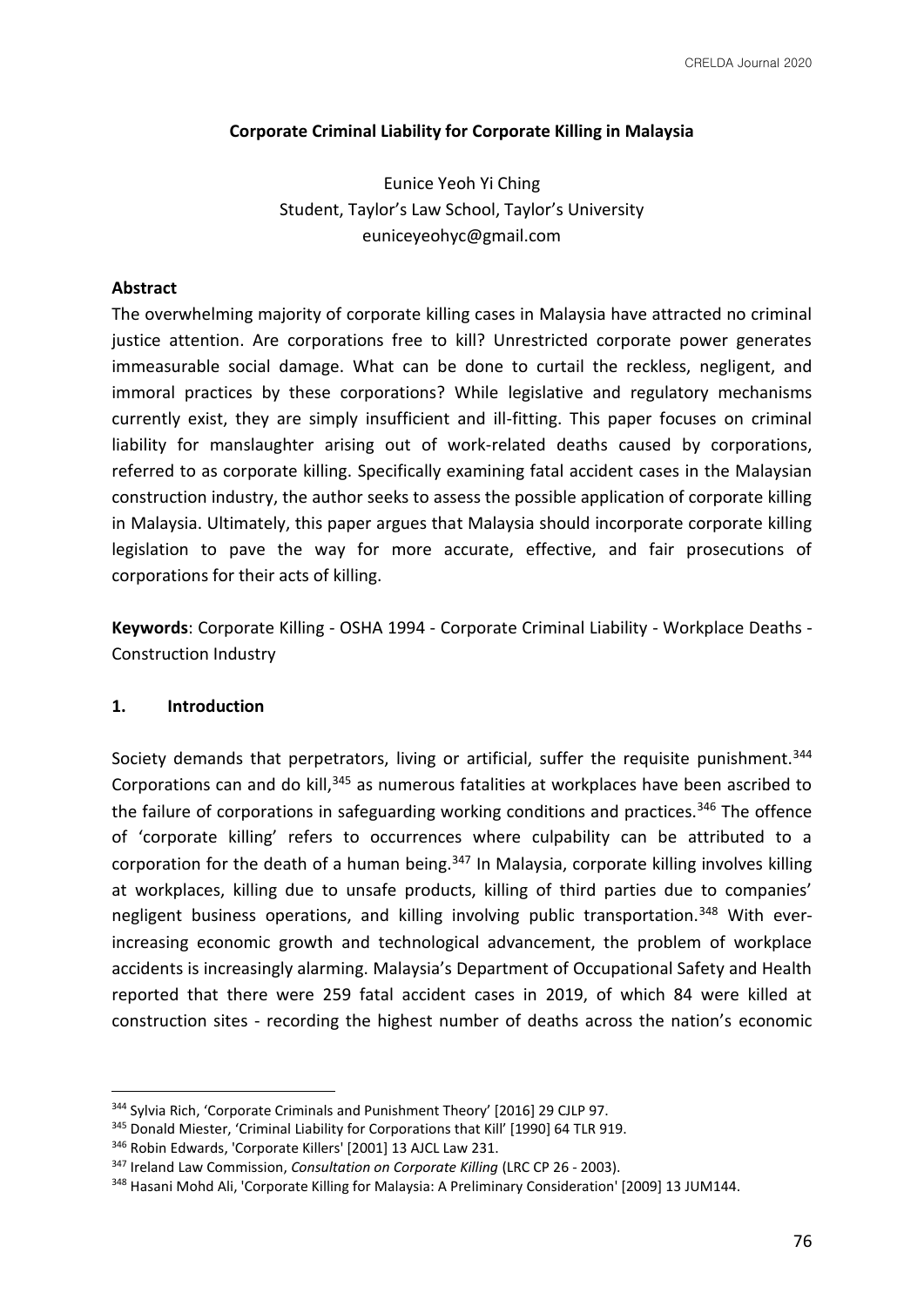sectors.<sup>349</sup> The construction industry in Malaysia employs an estimated 1.2 million workers close to 10 percent of Malaysia's workforce – and is a major contributor to the economy.<sup>350</sup> While being one of the most important industries in terms of GDP contribution, it has long been recognised as one of the riskiest sectors and should not be left to its own devices.

Fatal accidents caused by corporations could be prevented through the enforcement of corporate killing. Thus, this paper focuses on the possible application of corporate killing liability in Malaysia, by critically assessing justifications for the doctrine of corporate killing and considering approaches that have been used by other common law countries. The general goal is to contribute to a more cogent framework of corporate criminal liability in Malaysia.

# **2. Basis of Corporate Criminal Liability**

Corporate criminal liability refers to the legal responsibility of a corporation for criminal actions, or the failure to act in some cases, committed by the corporation's employees for the benefit of the corporation. $351$  This section considers the basis of corporate criminal liability: first, by discussing the legal standing of a corporation and how it is separate from those who create it, and, secondly, by examining the common law attribution models for corporate criminal liability.

Companies are 'distinct and independent' entities that are separate from their members. The House of Lords' decision in *Salomon v Salomon& Co Ltd*<sup>352</sup> is the leading case that introduced the significance of the separate legal personality. There, Lord Halsbury stated "… it seems to me impossible to dispute that once the company is legally incorporated it must be treated like any other independent person with its rights and liabilities appropriate to itself". French contends that corporations are more than a group of persons with a purpose, expounding a "theory that allows treatment of corporations as fully-fledged members of the moral community, of equal standing with the traditionally acknowledged residents: human beings",<sup>353</sup> namely recognising companies as distinct and separate entities.

<sup>349</sup> Department of Occupational Safety and Health, 'Occupational Accident Statistic 2019' (*DOSH*, 2019) *<*https://www.dosh.gov.my/index.php/statistic-v/occupational-accident-statistics-v?own=0> accessed 10 May 2020.

<sup>350</sup> Anon, 'NST Leader: Building death' *New Straits Times* (Kuala Lumpur, 17 February 2020) <https://www.nst.com.my/opinion/leaders/2020/02/566175/nst-leader-building-death> accessed 11 May 2020; Construction Industry Development Board (CIDB), *Construction Industry Review 1980-2009 (Q1).*

<sup>351</sup> YBhg Datuk Tun Abd Majid b. Tun Hamzah, 'Extent of Responsibilities of Corporate Organisations for Bribery Acts of Their Employees' (*Legal Plus Sdn Bhd*, 2 Dec 2014) <https://www.legalplus.com.my/extent-ofresponsibilities-of-corporate-organisations-for-bribery-acts-of-their-employees/> accessed 7 April 2020. 352 [1897] AC 22 (HL).

<sup>&</sup>lt;sup>353</sup> Peter French, 'Collective and Corporate Responsibility' [1984] CUP 32.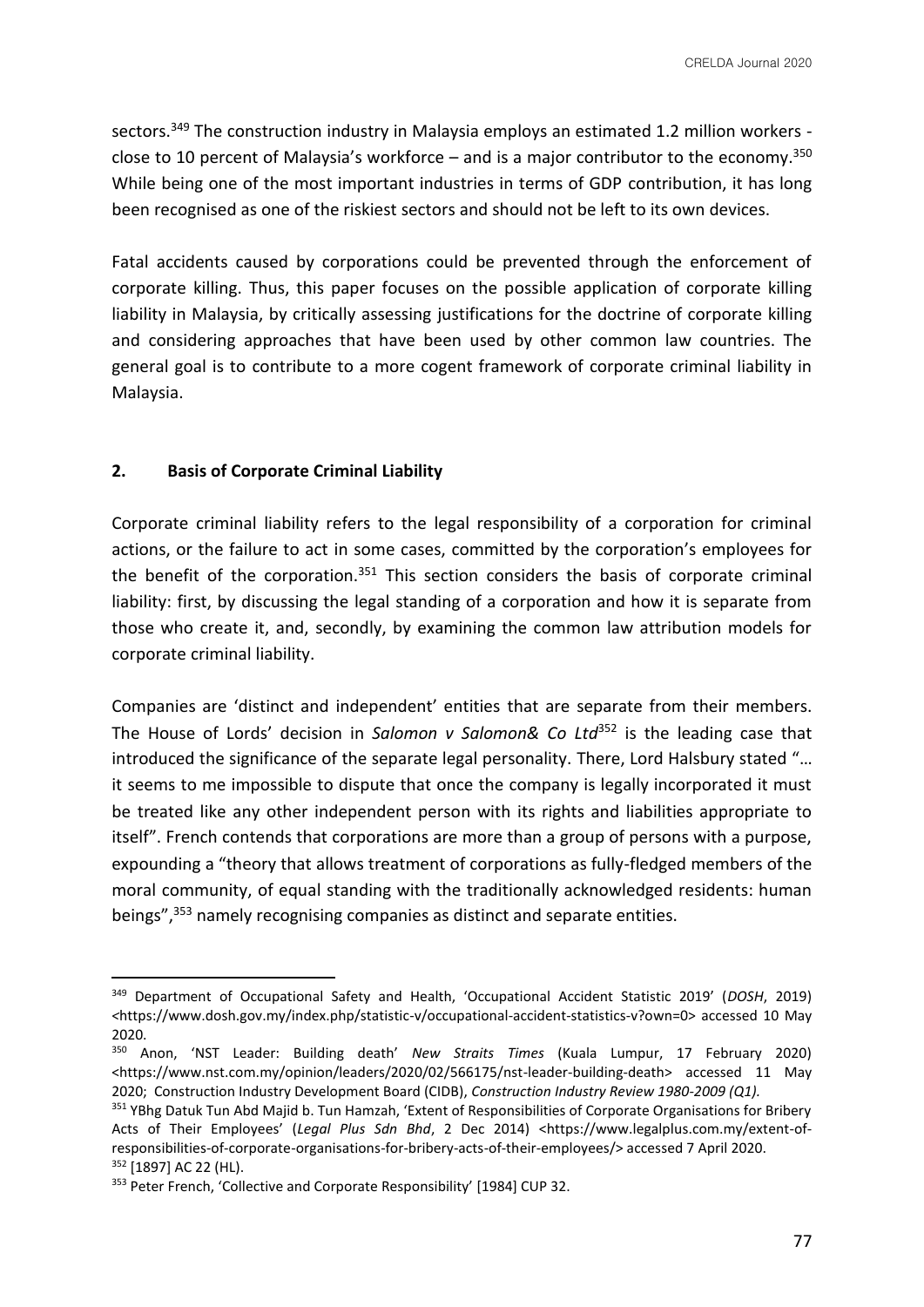Although corporations are artificial legal creations with no physical existence, conscience, beliefs, feelings, thoughts nor desires, it is argued that justice is generally not served by prosecuting some natural person who happens to work for the corporation. Thus, companies themselves should face justice. $354$ If corporations are legal personalities, corporations should be considered to have moral personalities. While companies have unlimited capacity,<sup>355</sup> they should be able to be convicted of crimes such as manslaughter.

Companies as legal entities generally require *actus reus* and *mens rea* to be liable for crimes.<sup>356</sup> The maxim *actus non facitreum nisi mens sit rea* is a distinctive feature of criminal law. It is translated as 'an act is not necessarily a guilty act unless the accused has the necessary state of mind required for that offence'. A common dispute that surfaces when attributing criminal liability to corporations is that corporations do not have minds nor wills of their own, thus being incapable of possessing the requisite *mens rea*. As Ferguson comments, " ... the central issue that arises in attaching criminal liability to a corporation is the theoretical difficulty of attributing a culpable mental state (or *mens rea*) - a required element of most criminal offences - to non-human, artificial entities."<sup>357</sup> Theorists such as French, Fisse, Braithwaite, and Bucy established the concept that the mental element of corporate misbehaviour can be found in the corporation's culture.<sup>358</sup> This means that the court could be required to review the entire corporate arrangement within the managerial hierarchy, to see whether the corporation's arrangement or operations created scope for the commission of the offence.

Common law models hold individuals liable for corporate crimes, and then attribute it to the company.<sup>359</sup> The main forms of attribution are vicarious liability and the identification principle.<sup>360</sup> The vicarious liability principle renders any act committed by an employee within the scope of corporate activity attributable to the company, be it the *mens rea* or *actus reus,* or both. It is wholly derivative.<sup>361</sup>Lord Atkins, in *Mousell Bros Ltd v London and Northwestern Railway Co*<sup>362</sup> held that an employer can be vicariously liable for the criminal

<sup>362</sup> [1917] 2 KB 836.

<sup>354</sup> *Ibid*.

<sup>355</sup> Companies Act 2016, s 21.

<sup>356</sup> Maria Kelt and Herman von Hebel, 'General Principles of Criminal Law and the Elements of Crime' in Roy S K Lee ed, *The International Criminal Court: Elements of Crimes and Rules of Procedure and Evidence*  (Transnational Publishers Inc. 2001) 14.

<sup>&</sup>lt;sup>357</sup> Gerry Ferguson, "Corruption and Corporate Criminal Liability" in Albin Eser, Gunter Heine and Barbara Huber eds., *Criminal Responsibility of Legal and Collective Entities - International Colloquium Berlin 1998* (Freiburg: edition inscrim 1999) 153.

<sup>358</sup> Brent Fisse and John Braithwaite, 'Corporations, Crime and Accountability' [1993] CUP 75.

<sup>359</sup> Kathleen F Brickey, *Corporate Criminal Liability: A Treatise on the Criminal Liability of Corporations, Their Officers and Agents* (2nd edn, CBC 1992) 8.

<sup>360</sup> Aiman Nariman MohdSulaiman, Effendy Othman, *Malaysia Company Law: Principles and Practices* (2nd edn, CCHM 2018) 105.

<sup>&</sup>lt;sup>361</sup> John Minkes and Leonard Minkes, *Corporate and White Collar Crime* (1<sup>st</sup> edn, Sage Publications Ltd 2008) 64.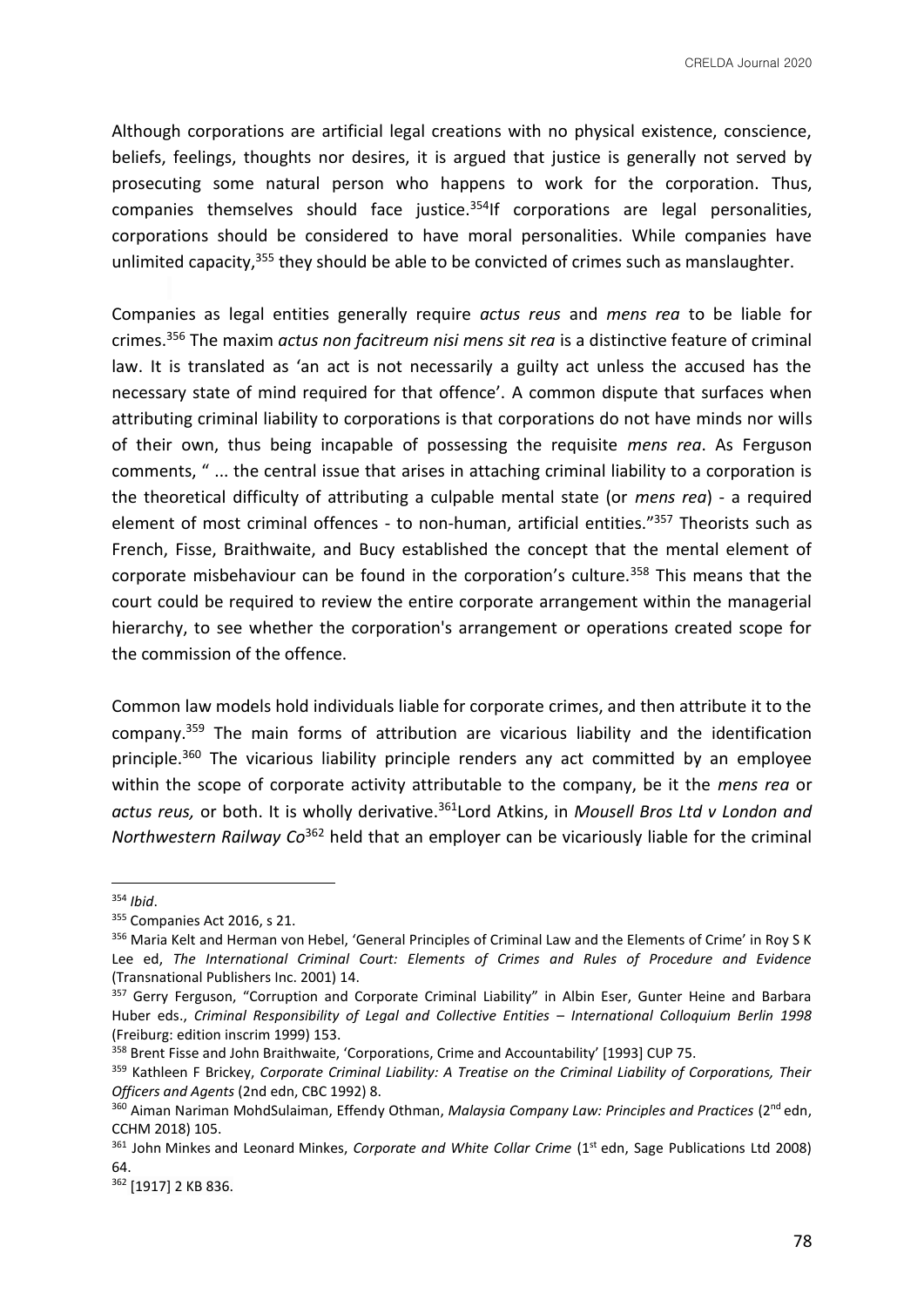conduct of its employee as long as said conduct was committed in the course of his employment and the relevant statutory provision criminalising such conduct does not state that it may only be committed by a natural person.

On the other hand, the main underlying principle of the identification principle is the derivation of the requisite *mens rea* from the company's 'directing mind and will'. This refers to an individual or individuals who are of sufficient standing that they are 'identified' with the company. This requires courts to determine if the crime was committed by a high position officer who might be considered an 'alter ego' of the company. It is also known as the directing mind theory, as seen in *Tesco Supermarkets Ltd v Nattrass,*<sup>363</sup> where the House of Lords held that a corporation can be held liable for an offence committed by its employee as long as the employee is considered as the 'directing mind' of the corporation.

To date, Malaysia has no workable doctrine for the imputation of criminal liability to corporations.<sup>364</sup> While most Malaysian cases apply the identification principle, <sup>365</sup> vicarious liability has been applied in several cases such as in *PP v Teck Guan Co Ltd*<sup>366</sup> and *Kumpulan Wang Persaraan (Inc.) v Meridian Asset Management Sdn Bhd* - these cases have not been overruled.<sup>367</sup> Both theories are muddled and problematic due to the difficulty in proving a causal link between the wrongdoer and the crime, mainly in cases where systemic errors are present.

# **3. Corporate Killing in Malaysia**

Currently in Malaysia, there is a plethora of legislation that addresses different areas of criminal corporate liability.<sup>368</sup> However, there is no single consolidated legislation in place for the offence of corporate killing in Malaysia, rendering it effectively unrecognised legally.<sup>369</sup> Corporate crimes are not only physically or financially harmful, but can also disrupt the moral fabric of society, $370$  threatening the trust that is fundamental to community life. $371$ Families of victims and employees without recourse lose their sense of security and hope in the flawed legal system, while corporations escape despite having unsafe working environments. This is partly due to the fact that existing laws which impose liability upon the corporation do not cover negligent manslaughter even though workplace deaths involving corporations continue to persist.

<sup>363</sup> *Tesco Supermarkets Ltd v Nattrass* [1972] AC 153.

<sup>364</sup> Ali (n 5) 144.

<sup>365</sup> Ali (n 5) 146-148.

<sup>366</sup> *PP v Teck Guan Co Ltd* [1970] 2 MLJ 141.

<sup>367</sup> *Kumpulan Wang Persaraan (Inc.) v Meridian Asset Management Sdn Bhd* [2013] 9 MLJ 614.

<sup>&</sup>lt;sup>368</sup> Section 144 of the Securities Commission Act 1993, s 138(3); Consumer Protection Act 1999. <sup>369</sup> Ali (n 5) 145.

<sup>370</sup> Sir Henry Sumner Maine, *Ancient Law,* (10th edn, London: J..M. Dent & Sons Ltd 1931) 16.

<sup>&</sup>lt;sup>371</sup> Russell Mokhiber, *Corporate Crime and Violence: Big Business Power and the Abuse of the Public Trust* (1st edn, San Francisco: Sierra Club Books 1989) 10.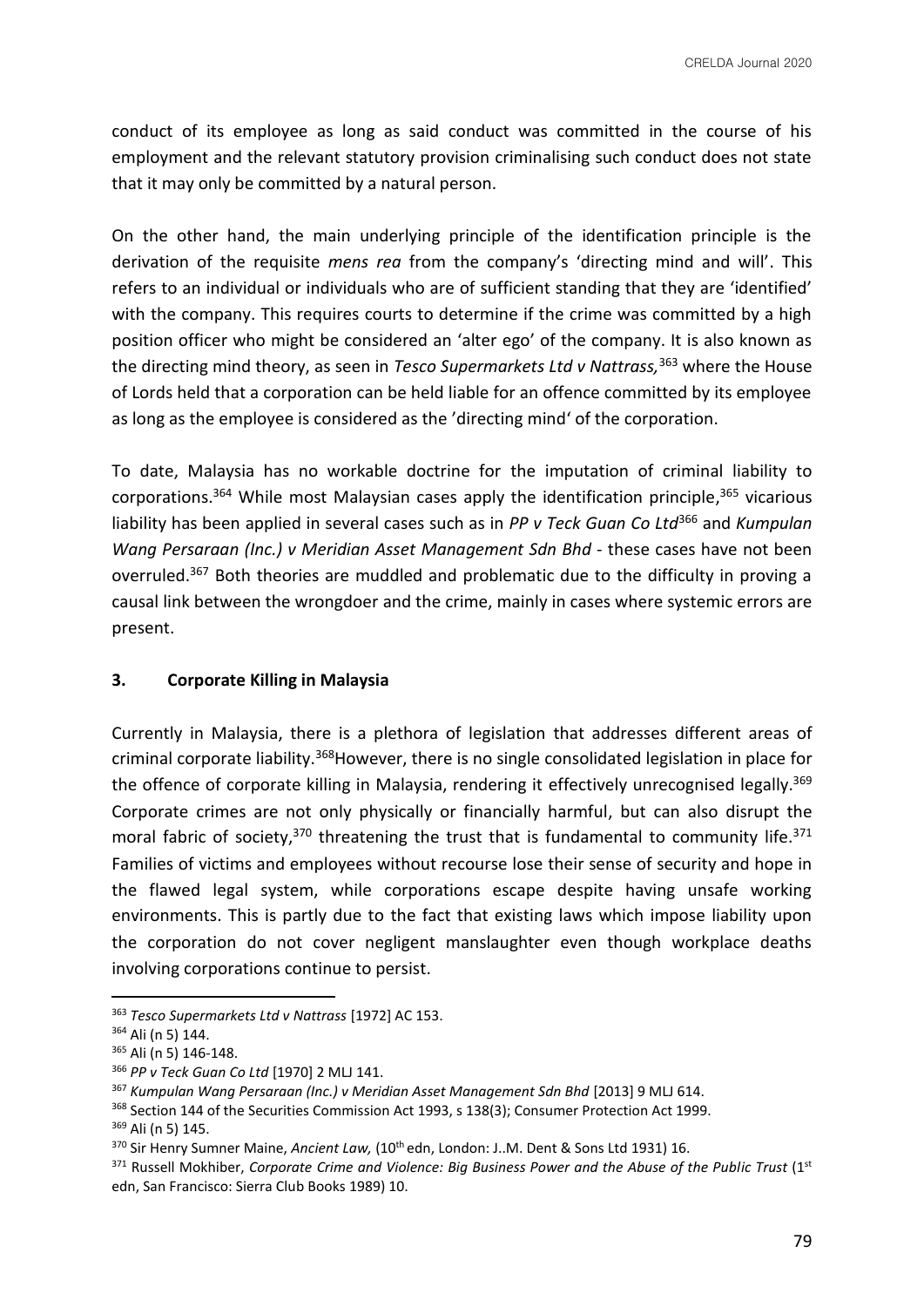CRELDA Journal 2020

## **3.1.1 Malaysian Legislation**

Legislation enforced by the Department of Occupational Safety and Health to implement safety and health requirements for construction sites and regulate construction activities are found in the Occupational Safety and Health Act 1994<sup>372</sup> and Factories and Machinery Act 1967.<sup>373</sup> The Factories and Machinery Act 1967 was enacted in 1967 to legislate matters relating to the safety, health, and welfare of persons in respect to the registration and inspection of machinery which are still applicable today.<sup>374</sup> However, criticisms of the Act led to the enactment of the Occupational Safety and Health Act 1994, an Act that was based largely on the United Kingdom's Health and Safety at Work Act 1974.<sup>375</sup> The main purpose of the Occupational Safety and Health Act 1994is to secure the safety, health, and wellbeing of employees at work by providing the legislative framework to promote, stimulate, and encourage high standards of safety and health at work.<sup>376</sup> Its enactment took on an approach of encompassing self-regulation which was based on the Robens Report, which states that the responsibility for managing safety and health lies with those who create the risks and those who work with the risks.<sup>377</sup> The Occupational Safety and Health Act 1994 was a step forward for Malaysia due to its comprehensive approach in dealing with workplace accidents, where all related parties must participate in the efforts.

Under the Occupational Safety and Health Act 1994, responsibilities are clearly laid out in order to provide an opportunity for the enforcement division to better carry out enforcement procedures. Section 39 of the Act provides Occupational Health and Safety officers with various powers, such as the power to enter premises, to inspect, to investigate, to confiscate and to take samples. Section 52 provides for offences committed by a body corporate. In this context, a body corporate is like a person who is subject to sanctions of criminal law. However, since a corporation cannot be imprisoned, Section 56 provides that a body corporate or trade union that is convicted shall only be liable to the imposition of a fine only. Section 61 provides for prosecution by the Occupational Health and Safety officer or an officer specially authorised in writing by the Director-General. The power to prosecute cannot be undertaken without the consent of the Public Prosecutor of the Attorney General Chambers. In addition to prosecution, the Department of Occupational Safety and Health is authorised to issue notices, such as improvement and prohibition notices under section 48.

<sup>372</sup> Occupational Safety and Health Act 1994.

<sup>373</sup> Factories and Machinery Act 1967 (FMA).

<sup>374</sup> Roznah Ab Rahman, 'Safety and Health at Work Legislation in Malaysia: Current Direction and Challenges' [2011] 1 LNS 27.

<sup>375</sup> Health and Safety at Work Act 1974.

<sup>376</sup> Section 4 of the Occupational Safety and Health Act 1994.

<sup>&</sup>lt;sup>377</sup> Ismail Bahari, Pengaturan Sendiri Di Dalam Pengurusan Keselamatan dan Kesihatan (1st edn, McGraw Hill, 2002).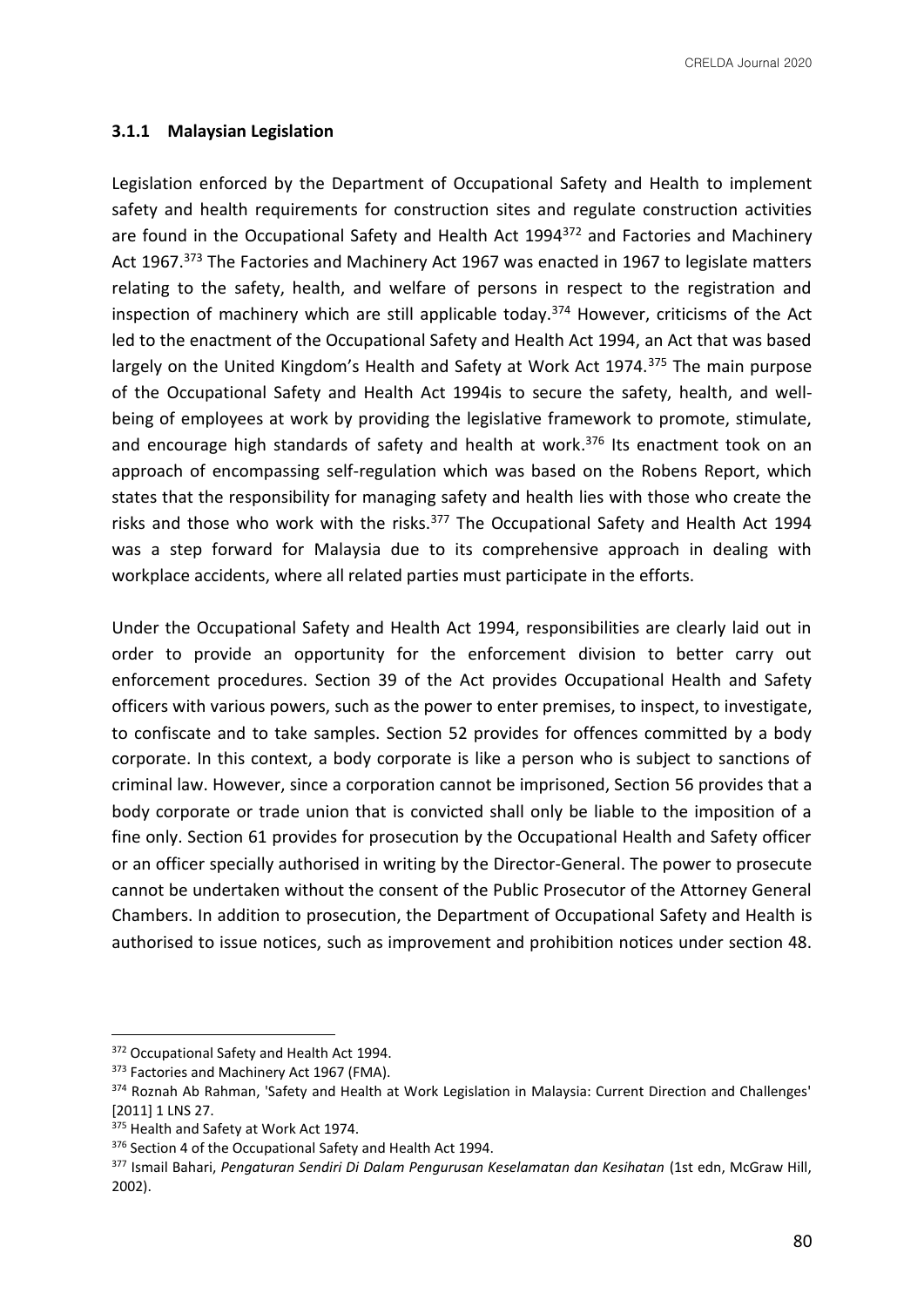They may prosecute corporate entities if they fail to satisfy the requirements contained in notices, and directly prosecute these entities for offences committed under the Act.<sup>378</sup>

Under the Interpretations Acts 1948 and 1967, a person is defined to include a 'body corporate'.<sup>379</sup> Strictly speaking, whenever the term 'person' is used in legislation - as often is the case - it would encapsulate a body corporate. A 'body corporate' is included within the definition of a 'company' and a 'corporation' as defined in sections 3 and 134 of the Companies Act 2016. Section 11 of the Malaysian Penal Code also defines the word 'person' to include any company or association or body of persons, whether incorporated or not.<sup>380</sup> A person responsible for death may be charged either under sections 302 (for murder) or 304 (culpable homicide not amounting to murder) or 304A (causing death by negligence) of the Penal Code.<sup>381</sup> Though it is not very likely that industrial death will result in the charge of murder under Section 302, a charge for culpable homicide not amounting to murder under Section 304 or causing death by negligence under Section 304A is likely to be levelled against the offender. The question here is whether a corporation can be charged for death or fatality due to a workplace accident. There is no doubt that the meaning and status of corporations as a legal person is well developed under company law, however, the law is silent on the position of corporate liability for killing. The cases below will illustrate that none of the Malaysian cases have found corporate entities liable for the death of persons. In short, regulations in Malaysia have proven to be insufficient, under-enforced, and perceived as non-criminal matters, risking many going unpunished and unregulated.

### **3.2 Major Casualties in Malaysia**

A report by the International Labour Organisation on the deaths of Nepali workers overseas stated that Malaysia had the highest number of deaths, followed by Saudi Arabia and Qatar.<sup>382</sup>The construction sector in Malaysia is responsible for a number of these deaths as it incurs higher accident risks in comparison to other sectors.<sup>383</sup> This was evidenced by a report released in 2018 by the Construction Industry Development Board of Malaysia (CIDB), which stated that the fatality rate in the Malaysian construction industry is approximately 10 times higher than that in the United Kingdom. This may be attributed to how construction workers are unprotected from probable worksite threats such as treacherous heights, hazardous weights, sharp moving objects, electric currents, and

<sup>378</sup> Section 61 of the Occupational Safety and Health Act 1994.

<sup>379</sup> Section 3 of the Interpretations Act 1948 and 1967.

<sup>380</sup> Section 11 of the Penal Code.

<sup>381</sup> Sections 302, 304 and 304A of the Penal Code.

<sup>382</sup> Maria Chin Abdullah, 'Treat Migrant Workers Right' *The Sun Daily* (Kuala Lumpur, 8 May 2019) <https://www.thesundaily.my/opinion/treat-migrant-workers-right-FG855788> accessed 2 May 2020.

<sup>383</sup> The Department of Occupational Safety and Health (n 6).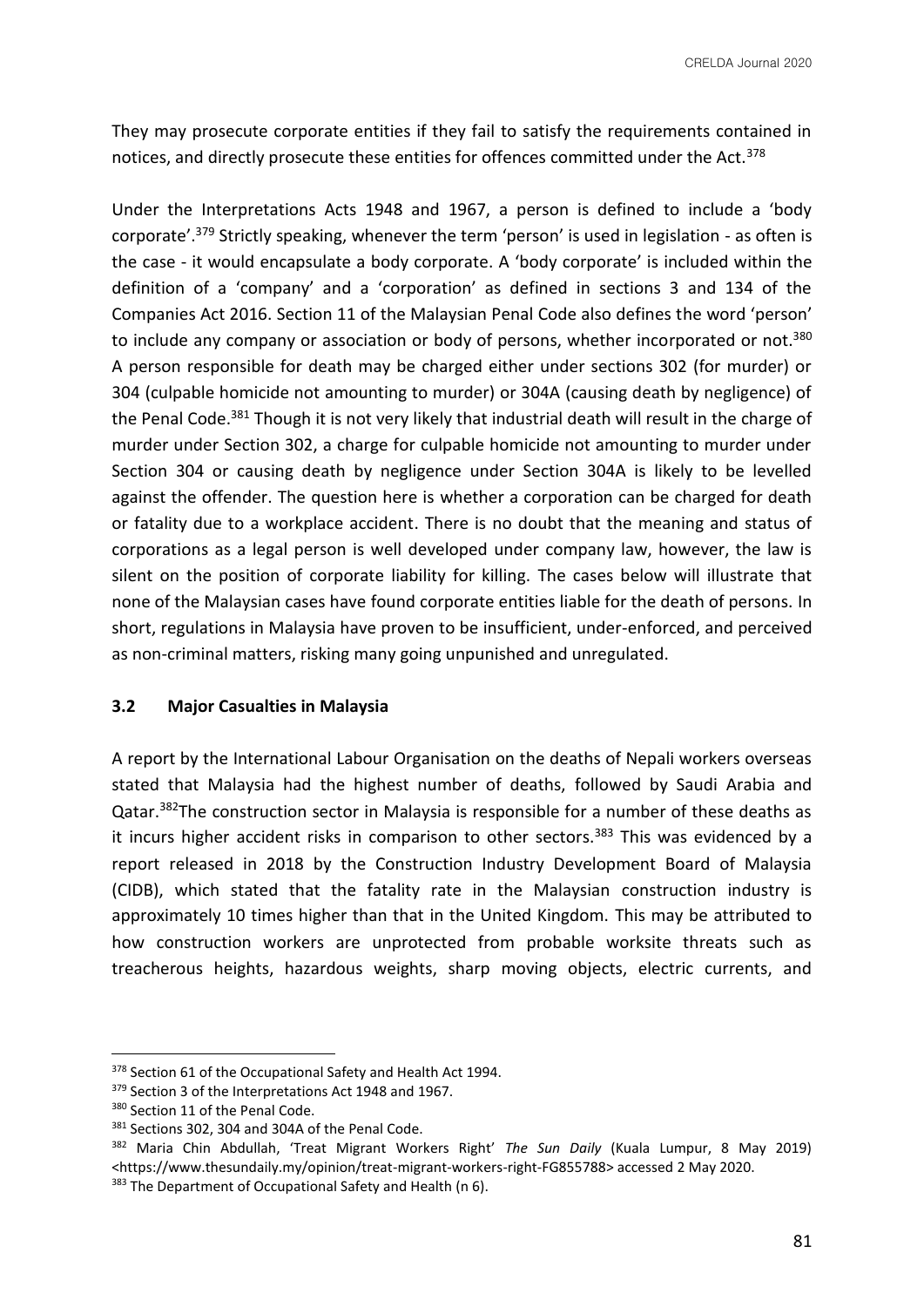chemicals.<sup>384</sup>The following are some instances of fatality cases in Malaysia: as recent as the 10January 2020, a construction company manager died after slipping from a height of 3.9 meters while inspecting formwork, and on May 2019, an Indonesian couple was killed in a worksite incident at Gombak LRT station where a multi-storey car park under construction in Taman Melati collapsed.<sup>385</sup>

In 2016, a fatal accident in Bukit Bintang in which a failing crane killed a 24-year-old woman instigated a Department of Occupational Safety and Health crackdown on crane operators.<sup>386</sup> Solutions to reduce crane accidents have been unsatisfactory due to the poor implementation of a secure approach by employees and the inadequately trained crane handlers.<sup>387</sup>For example, the QR code solution implemented to prevent the falsification of a crane operator certificates had proven itself to be inadequate.<sup>388</sup> The *Jaya Supermarket* case illustrates that construction sites are not only danger zones to workers, but also the public.<sup>389</sup> In the case, the building collapsed and killed company employees and other nonemployees, resulting in both the company and director being charged under Section 17 of the Occupational Safety and Health Act 1994.<sup>390</sup> In the case of *Bright Sparklers Explosion* 1991, the Royal Commission of Inquiry found the company responsible for the fatal accident but, nevertheless, the company and its officers were not prosecuted in court.

There are many other corporations in Malaysia that have failed to abide by regulations and policies designed to prevent harm. However, close to none of these cases will likely bring about the filling of homicide charges, much less a successful prosecution for the crime. This is upsetting because in most cases, the fear of prosecution may deter corporations from becoming offenders while encouraging an environment of compliance to laws and regulations.

Corporations have failed to provide safe work systems, such as safety practices and risk control. This is because many corporations sacrifice safety for profits by not establishing

<sup>384</sup> Construction Industry Development Board (CIDB) (*CIDB Annual Report*, 2018) <http://www.cidb.gov.my/index.php/en/corporate-info/annual-report> accessed 4 May 2020.

<sup>385</sup> Anon, 'Building collapse near Gombak LRT Terminal: Indonesian couple found in final embrace' *Malay Mail* (Kuala Lumpur, 23 May 2019)<https://www.malaymail.com/news/malaysia/2019/05/23/building-collapsenear-gombak-lrt-terminal-indonesian-couple-found-in-final/1755830> accessed 29 September 2019.

<sup>386</sup> Royce Tan, Yee Xiang Yun, N. Trisha, 'Crackdown on Crane Drivers', *The Star Online* (Kuala Lumpur, 6 September 2016) <https://www.thestar.com.my/news/nation/2016/09/06/crackdown-on-crane-drivers-doshto-order-stop-work-at-sites-with-unqualified-operators/> accessed 20 September 2019.

<sup>387</sup> Muhammad Ikhwan Rozali and Hazinah Kutty Mammi, 'Secure Crane Operator Certificate Using Encrypted QR Code' [2018] 3 UTM Computing Proceedings 1.

<sup>388</sup> *Ibid*.

<sup>389</sup> Anon 'Standard Keselamatan di Tapak Pembinaan Perlu Dipertingkatkan', *Bernama* (Kuala Lumpur, 31 March 2008) <http://www.nccc.org.my/v2/index.php/nccc-di-pentas-media/2008/991-bernama--standardkeselamatan-di-tapak-pembinaan-perlu-dipertingkatkan> accessed 20 October 2019.

<sup>390</sup> Yuen Mei Keng, 'Jaya Supermarket Collapse: Director Yap Choon Wai' *The Star Online* (Petaling Jaya, 27 September 2010) <https://www.thestar.com.my/news/nation/2010/09/27/jaya-supermarket-collapsedirector-yap-choon-wai-charged> accessed 27 September 2019.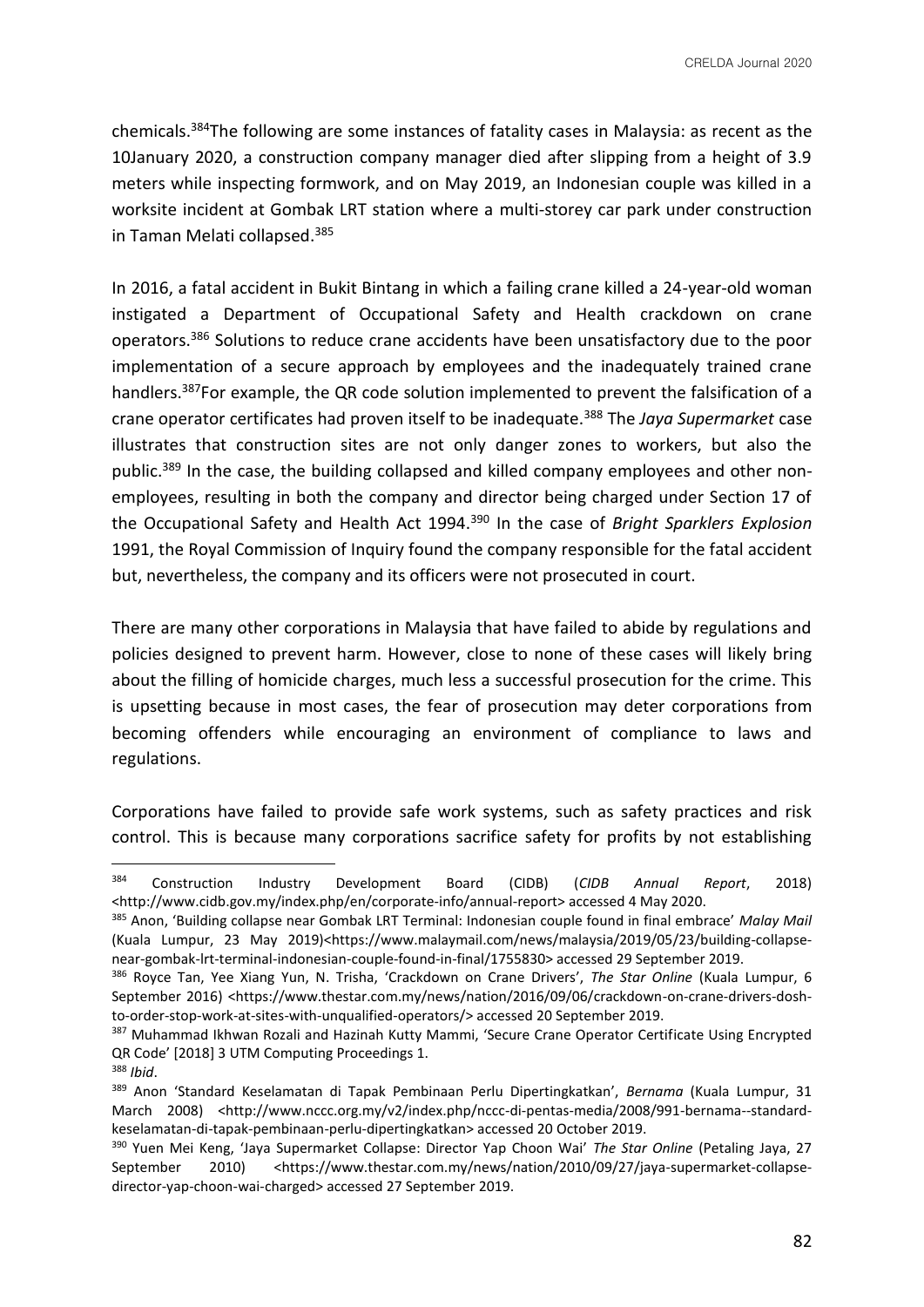wide-ranging accident prevention policies and instead focus on maximising profit.<sup>391</sup>The top reasons for fatal construction accidents are unsafe techniques, job site conditions, human elements, ineffective management, unsafe equipment, etc.<sup>392</sup> Whereas the leading subcauses are working at high elevation, incorrect or no work procedures, and failure of structures.<sup>393</sup> The most ordinary non-compliance is the failure of corporations to grant adequate supervision and risk assessments under Section 15 of the Occupational Safety and Health Act 1994, causing deaths of employees.<sup>394</sup>To add, apart from public-listed companies, corporate social responsibility is not mandatory for most companies in Malaysia, thereby removing social accountability.<sup>395</sup> Most companies also do not prioritise compliance with corporate governance standards and guidelines.<sup>396</sup>To solve these issues, it is proposed that the implementation of a cogent corporate killing framework would ensure a higher level of compliance by holding corporations liable and preventing them from escaping without repercussions.

### **3.3 Effectiveness of the Occupational Safety and Health Act 1994**

Although the Occupational Safety and Health Act 1994 places emphasis on criminal sanctions for any breach or non-compliance, after 26 years, what remains to be seen is whether these sanctions are enough of a deterrent.<sup>397</sup>The usual actions taken against corporations are administrative in nature, such as suspending licenses and giving preference to individual liability.<sup>398</sup> Furthermore, in most cases, corporations would rather pay fines than undergo criminal trials under the Occupational Safety and Health Act 1994 due to the comparatively low fines, risks of loss of reputation, and the intensity of a full trial.<sup>399</sup> Current penalties in Malaysia are a maximum fine of RM50,000 and imprisonment of not more than 2 years.<sup>400</sup> It is severely insufficient and will only promote the breach of laws as it is less costly to pay fines than to abide by the law and improve companies' health and safety procedures. In 2016, construction company Ireka Engineering was only fined RM15,000 for failing to provide a safe working system which resulted in a labourer falling to death. In the

<sup>&</sup>lt;sup>391</sup> Abdul Abdul Hamid, Muhd Abd. Majid and Bachan Singh, 'Causes of Accidents at Construction Sites' [2008] MJCE 244.

<sup>392</sup> Abdul Rahim Abdul Hamid, *et al*, 'Causes of Crane Accidents at Construction Sites in Malaysia' [2019] IOPCS 220.

<sup>393</sup> *Ibid*.

<sup>394</sup> Abdul Rahim Abdul Hamid, *et al*, 'Noncompliance of the occupational safety and health legislation in the Malaysian construction industry' [2019] IOPCS 220.

<sup>395</sup> Mohammed Abdullah Mamun, 'Corporate Social Responsibility Disclosure in Malaysian Business' [2017] 2 ASMJ.

<sup>396</sup> Nadya Ngui, 'More than 180 Malaysian listed firms lack compliance' *The Star*, (Kuala Lumpur, 17 December 2015) <https://www.thestar.com.my/business/business-news/2015/12/17/slack-on-governance> accessed 20 October 2019.

<sup>&</sup>lt;sup>397</sup> Section 3 of the Occupational Safety and Health Act 1994.

<sup>398</sup> Ali (n 5) 146-148.

<sup>&</sup>lt;sup>399</sup> Kamal Halili Hassan, 'Corporate Liability Under Malaysian Occupational Safety and Health Legislation' [2015] 16 IJBS 281, 291.

<sup>400</sup> Section 19 of Occupational Safety and Health Act 1994.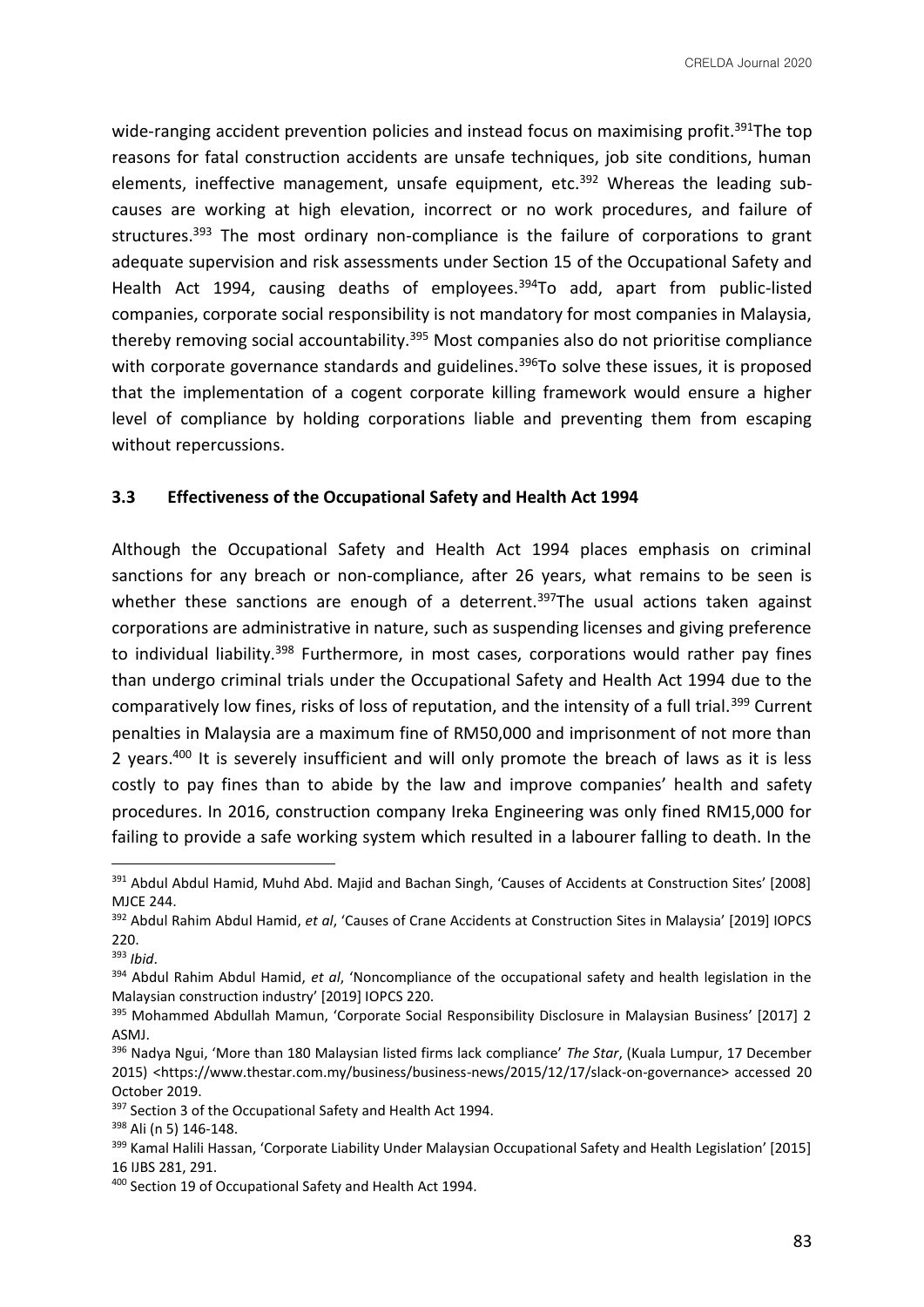same court, Asia One Management Development Sdn Bhd was fined RM15,000 for a similar offence.<sup>401</sup> With due respect to the Sessions Court, the penalty is measly and cannot correspond with the offences committed. Moreover, prosecution is not a core component of the regulatory process, and convictions mostly only result in sanctions that are less harsh compared to criminal law.

The success of any legislation depends on its execution and enforcement. In the case of the Occupational Safety and Health Act 1994, it has been proven that the implementation and enforcement of the law have been largely ineffective.<sup>402</sup>Section 29 of the Occupational Safety and Health Act 1994 states that in certain classes of industries, Safety and Health officers shall be appointed. These officers shall possess such qualifications or have received such training as the Minister may from time to time prescribe. The Occupational Safety and Health (Safety and Health Officer) Order 1997 states the classes of industry activity that are required to employ full-time Department of Occupational Safety and Health-registered Safety and Health officers, besides stipulating the qualifications for a person to register with the Department of Occupational Safety and Health as a qualified Safety and Health officer.<sup>403</sup> Since these Safety and Health officers are employed by contractors, it is likely to cause them to lack autonomy, resulting in less stringent regulations to be implemented.<sup>404</sup> Site inspections are often only done after significant incidents such as fatalities or complaints.<sup>405</sup> The shortage of enforcement, monitoring, and safety audits on compulsory safety and health requirements is largely due to a lack of dedication, inadequate workforce, and low budget allocation.<sup>406</sup>Enforcement and monitoring from the Department of Occupational Safety and Health seem to be lenient and inadequate for employers due to reasons like the shortage of enforcement officers.<sup>407</sup> Annually, there are around 24,000 operating construction sites running but with only 110 Department of Occupational Safety and Health officers available, and only a third of the sites get scrutinized.<sup>408</sup> Furthermore, the reluctance or failure to notify the Department of Occupational Safety and Health on accident cases results in unproductive investigations from the enforcement authority, causing inaccuracy in control measures of proposed improvement action plans.<sup>409</sup>

<sup>401</sup> Bernama, 'Construction firms fined over safety issues after workers' deaths' *Malaysia Kini* (Kuala Lumpur, 16 November 2016) <https://www.malaysiakini.com/news/363067> accessed 27 September 2019.

<sup>402</sup> RohaidaAffandi and Hock Tai Chia, 'The Weaknesses of OSHA 1994 Implementation in Malaysian Construction Industry' [2014] 4 UNIMAS JCE 1178.

<sup>403</sup> Occupational Safety and Health (Safety and Health Officer) Order 1997.

<sup>404</sup> Section 29 of Occupational Safety and Health Act 1994.

<sup>405</sup> Dr Jefferelli Shamsul Bahrin, 'Self-Regulation and Occupational Safety and Health Act (OSHA) 1994' *DOSH*<http://www.dosh.gov.my/index.php/list-of-documents/osh-info/occupational-health-3/2082-selfregulation-and-occupational-safety-and-health-act-osha-1994/file> accessed 27 September 2019. <sup>406</sup> Affandi and Chia (n 61).

<sup>407</sup> Hamid (n 51).

<sup>408</sup> Heap Yih Chong, Thuan Siang Low, 'Accidents in Malaysian Construction Industry: Statistical Data and Court Cases' [2014] 20 JOSE503.

<sup>409</sup> Hamid (n 51).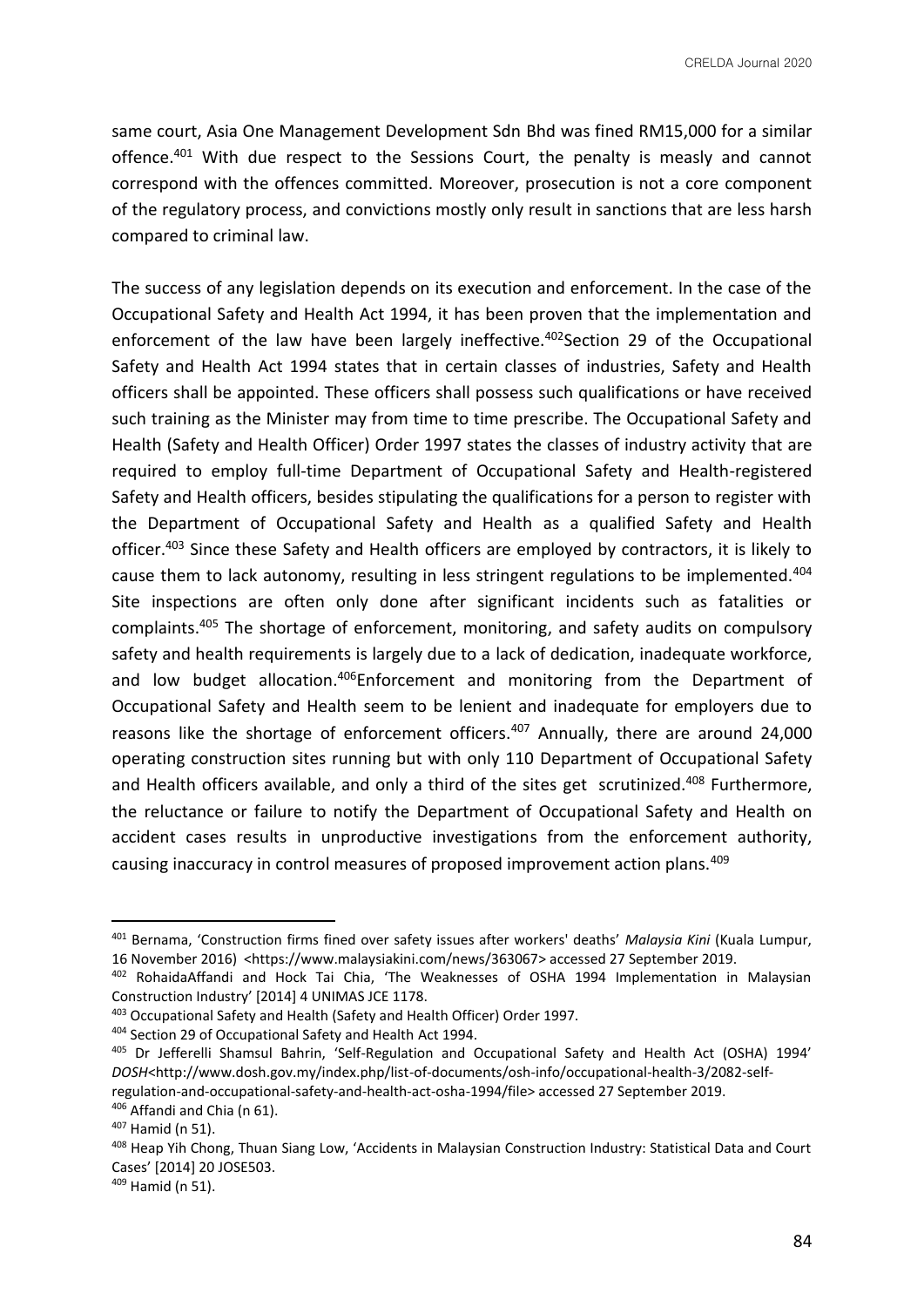## **3.4 Malaysia's Theory on Corporate Criminal Liability**

As mentioned, it is unclear if the identification principle or vicarious liability applies in Malaysia. However, cases show that Malaysia is more heavily shaped by the identification principle.<sup>410</sup>A recent development shows that the principle was expanded to include architects and employers instead of just the contractor, causing further confusion.<sup>411</sup>In the case of *Yue Sang Cheong Sdn Bhd,* the Federal Court specifically stated that *mens rea* was essential in proving the guilt of the company and is to be ascertained from those entrusted with powers.<sup>412</sup> The case of *Yap Sing Hock & Anor v Public Prosecutor* held that corporations can be held liable for offences where the officer or director can be regarded, from evidence, as the controlling will of the company.<sup>413</sup>

However, the identification principle imposes severe limitations on the scope of corporate liability and has been subjected to a barrage of criticism by experts. Pinto and Evans submit that only a narrow class of corporate officers' acts in law are attributable to their employer.<sup>414</sup> Moreover, there is great difficulty in identifying an individual who embodies the company and who is culpable. It also limits the liability of corporations where the commission of crimes is beyond the power of the directing mind of corporations, as seen in *PP v Kedah & Perlis Ferry Service Sdn Bhd*. <sup>415</sup> In this case, the company was charged for 'being knowingly in possession' of disapproved goods without receiving clearance from the customs department. The Courts did not impose a finding of guilt on the company because the company officers and agents had no knowledge that the goods did not receive custom clearance. This illustrates that if they can prove that they have no knowledge of offences, the corporation can be considered not guilty, fleeing from its responsibility.<sup>416</sup>It has also been proven to be much harder to prosecute large corporations as the directing mind could not be found due to a more diffused structure, where overall responsibility for safety matters can be blurred and no one individual may carry that responsibility. This discriminates against small companies with identifiable designated responsibilities. This issue is central to our discussion, as larger corporations are usually the cause of major disasters and significant human casualties.

<sup>410</sup> *R v HM Coroner for East Kent*, *ex parte Spooner* [1989] 88 Cr App R 10.

<sup>411</sup> Bernama, 'Amendments to OSHA to be tabled in Parliament this month' *The Star* (Taiping, 1 March 2019) <https://www.thestar.com.my/news/nation/2019/03/01/amendments-to-osha-to-be-tabled-in-parliamentthis-month> accessed 20 October 2019.

<sup>412</sup> *Yue Sang Cheong Sdn Bhd v Public Prosecutor* [1973] 2 MLJ 77.

<sup>413</sup> *Yap Sing Hock & Anor v Public Prosecutor* [1992] 2 MLJ 714.

<sup>&</sup>lt;sup>414</sup> Amanda Pinto, Martin Evans, *Corporate Criminal Liability* (2<sup>nd</sup> ed, Sweet & Maxwell 2008) 39.

<sup>415</sup> *PP v Kedah & Perlis Ferry Services Sdn Bhd* [1978] 2 MLJ 221.

<sup>416</sup> Home Office, 'Reforming the Law on Involuntary Manslaughter: The Government's Proposal' (Home Office, May 2000) 13.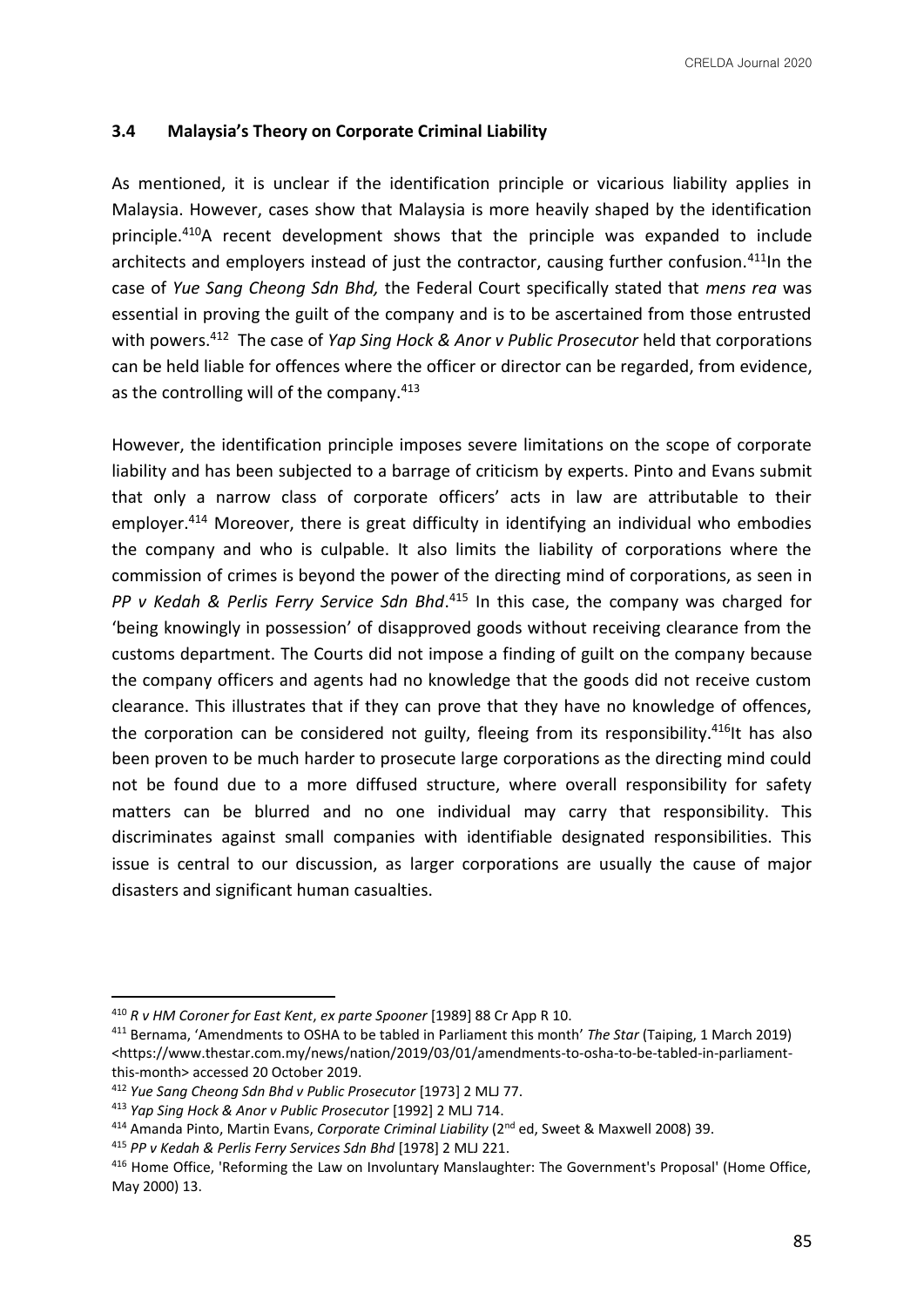## **4. Corporate Killing: Australia and the United Kingdom**

Corporate killing is statutorily recognised in the United Kingdom (UK) and some Australian states.<sup>417</sup>In Australia, the federal statute of the *Criminal Code Act 1995* significantly altered the Australian law of corporate criminal responsibility. The Act addresses issues of corporate criminal responsibility by introducing what it referred to as the "corporate culture" principle. The Act defines 'corporate culture' as an attitude, policy, rule, course of conduct, or practice existing within the body corporate generally or in the part of the body corporate where the offence occurred.<sup>418</sup> This principle enables the court to examine the entire corporate arrangement, especially within the managerial hierarchy, to see whether the corporation's arrangement or operations created scope for the commission of the offence. Section 12.3 of the Act provides that one of the ways of proving the fault element in an offence involving a corporate body is to prove that a corporate culture existed within the body corporate that directed, encouraged, tolerated, or led to non-compliance with the relevant provision, or that the body corporate failed to create and maintain a corporate culture that required compliance with the relevant provision. This rule of attribution significantly departs from the identification principle - there is no longer a need to link the conduct of senior managers and the way the organisation was managed. It does not focus on the conduct of a particular individual as is done under common law but on the corporation as a whole.<sup>419</sup>Therefore, it is immaterial that the company had a policy in place aimed at preventing the occurrence of the offence if the "culture" as a whole, in fact, encouraged it. The law enables an inference to be drawn as to whether the overall organisational structure encourages positively or implicitly the commission of the particular offence.<sup>420</sup>

In the United Kingdom, the Corporate Manslaughter and Corporate Homicide Act 2007was introduced as a product of public outcry, primarily due to the failed prosecution of the Herald Free Enterprise.<sup>421</sup> The Act can only prosecute corporate bodies. However, it leaves the liabilities of individuals under other laws unaffected. The principal purpose of the Corporate Manslaughter and Corporate Homicide Act 2007 is to protect workers' safety at work. The Act requires a substantial element of a gross breach of duty resulting from the way the organisation's activities were 'managed or organised by its senior management'. The senior management test in the Corporate Manslaughter and Corporate Homicide Act 2007 overcomes the limitations of the common law identification principle which requires a controlling mind to be guilty of gross negligence and now focuses on the overall management of the organisation's activities rather than the actions of individuals.

<sup>418</sup> Criminal Code Act 1995, (Cth) Part 2.4, s 12.3(6).

<sup>417</sup> Australian Capital Territory, Queensland, the Northern Territory and Victoria.

<sup>419</sup> Rick Sarre, 'Legislative Attempts to Imprison Those Prosecuted for Criminal Manslaughter in The Workplace' [2002] MurdochUeJlLaw 21.

<sup>420</sup> Anthony O Nwafor, 'Corporate Criminal Responsibility: A Comparative Analysis' [2013] 57 JAL 98.

<sup>&</sup>lt;sup>421</sup> R v P&O European Ferries (Dover) Ltd (Herald Free Enterprise Case) [1991] 93 Cr App R. 72.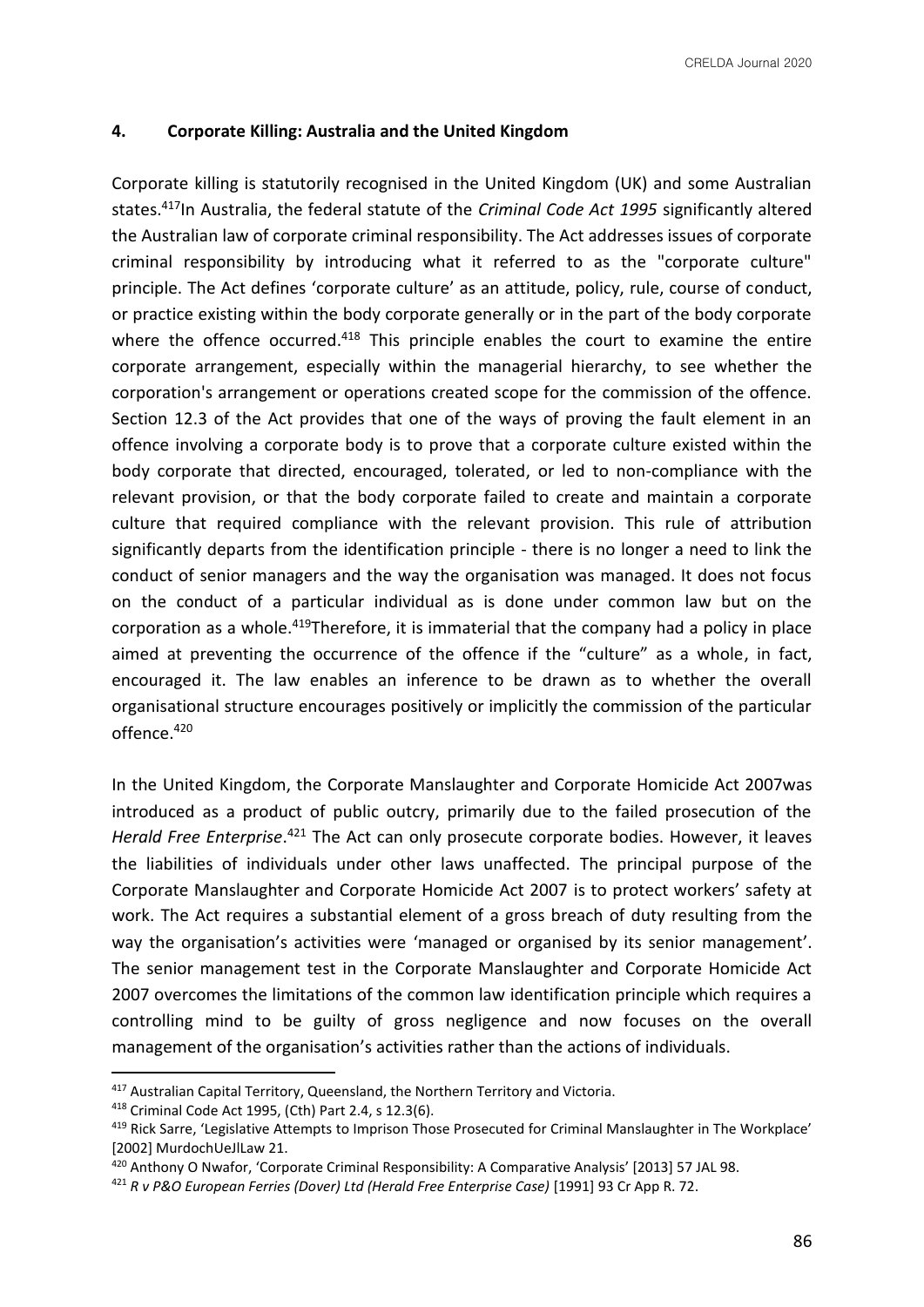The Corporate Manslaughter and Corporate Homicide Act 2007 provides that (1) conduct of corporations must fall below what is expected<sup>422</sup> and that (2) senior management must perform a substantial role in the breach.<sup>423</sup> The dual requirement rebuts any argument that a corporate defendant might face liability solely on the basis of a low-level employee's unauthorised acts, nevertheless it will not let companies that were evidently involved in culpable behaviour to escape liability. In examining 'gross breach', it considers if the corporations failed to abide by any health and safety legislation, the severity, and the extent of risk of death imposed.<sup>424</sup> Essentially, proving the negligent act of a corporation leading to a workplace death is all that is necessary to claim for damages. This is a noteworthy difference and development from the conventional approach where *mens rea* of the board of directors must be proven to hold a corporation liable for any crimes, including killing. It is to note that the Corporate Manslaughter and Corporate Homicide Act 2007 supplements the existing regulatory regimes by compelling compliance with the health and safety regulations and acting as a backstop against careless regulatory oversight. With its harsher moral and punitive sanctions, it tips the scales toward pre-emptive compliance.

#### **5. Policy Rationales of Corporate Killing**

This section considers whether the extension of corporate killing serves the best interest of society. It first states the justifications for criminal liability, then considers and rebuts several counterarguments, including the sufficiency of civil remedies, the potential for overdeterrence, and the duplication of laws. In Malaysia, individuals are more likely to be liable. This is a major flaw because corporations are at most times blameworthy and should be the appropriate cost bearer. $425$  Corporations are generally profit-driven, and knowingly most crimes are driven by profits. Thus, where financial penalties might be involved, there is a good socio-political case for digging into the company's deep coffers.<sup>426</sup> Furthermore, if companies could benefit from the abilities of their human counterparts, they ought to also accept the burden of the criminal conduct of their human elements.<sup>427</sup>

In circumstances of systemic internal corporate recidivism, civil regulatory penalties are inadequate to support society's interest in making corporations liable.<sup>428</sup> The deterrent effect of civil suits are minimal - while private lawsuits are settled for damages, structural reforms are lacking. On the contrary, the stigma as a killer may generate a huge deterrent

<sup>422</sup> Section 1(4)(b) of the Corporate Manslaughter and Corporate Homicide Act 2007.

<sup>423</sup> Section 1(3) of the Corporate Manslaughter and Corporate Homicide Act 2007.

<sup>424</sup> Section 8(2) of the Corporate Manslaughter and Corporate Homicide Act 2007.

<sup>425</sup> Ali(n 5) 144.

<sup>426</sup> Miester (n 2) 919.

<sup>427</sup> Pinto, Evans (n 71) 39.

<sup>428</sup> James W. Harlow, 'Corporate Criminal Liability for Homicide: A Statutory Framework' [2011] 61 DLJ 123.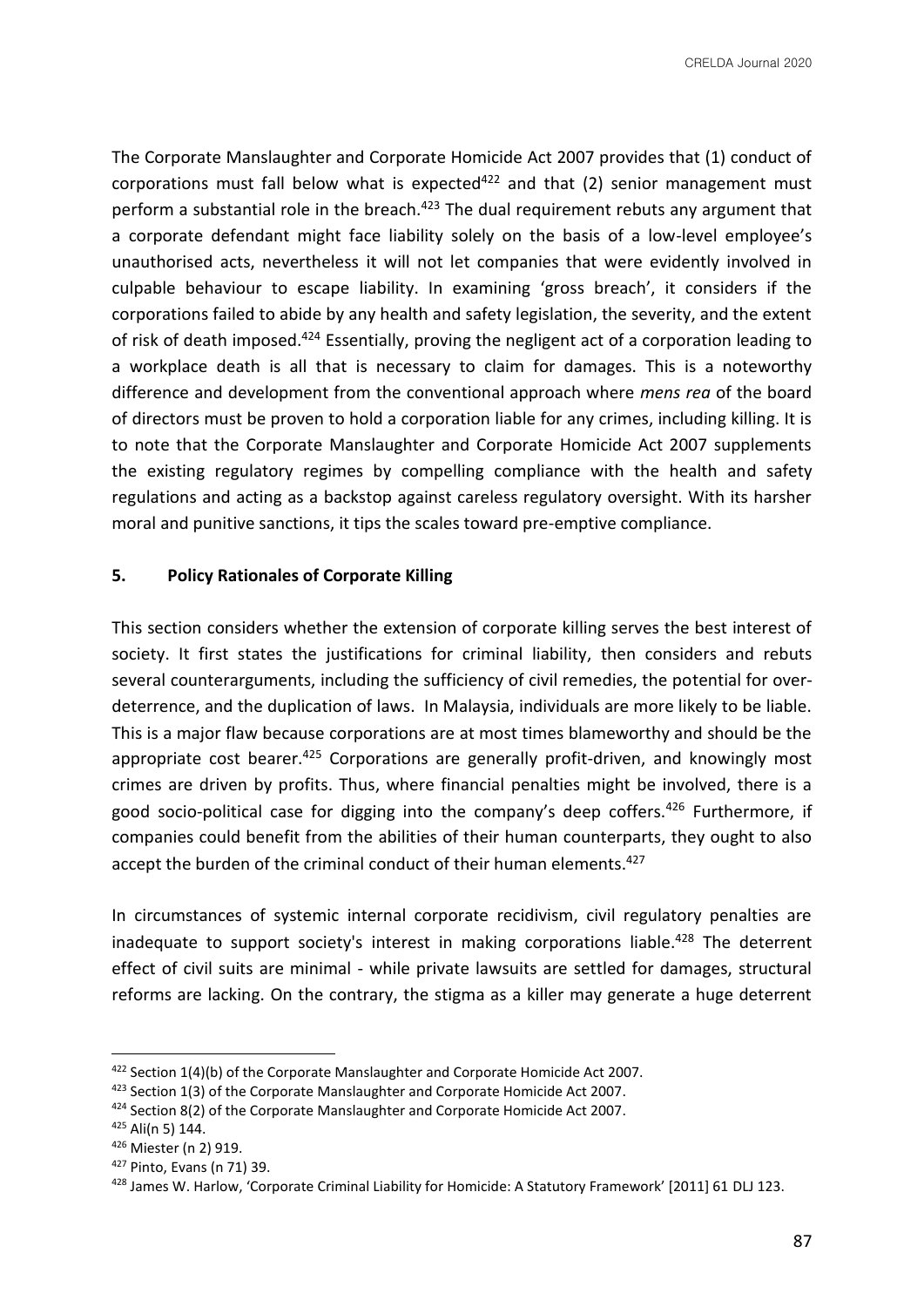CRELDA Journal 2020

effect of criminal liability.<sup>429</sup> Although corporate entities cannot be sent to prison, heavy fines would be a deterrent to other corporations. $430$  Leigh argued that the social stigma associated with a conviction must be taken into account.<sup>431</sup> Criminal sanctions give rise to criminal stigma, which attacks the liable corporation's public image.<sup>432</sup> Arguments that corporations cannot be stigmatised by punishment are invalid. Fisse argues that business corporations commonly attach huge significance to having a good public image.<sup>433</sup> As a result, corporations are more likely to react positively to criminal stigma by endeavouring to restore their images and reclaim public confidence. While fines impose an economic effect, criminal stigma adds non-financial effects that should be the target of corporate punishment as well. Therefore, criminal stigma deserves serious consideration as a device to deter corporations. On this basis, the argument that civil monetary penalties have the same function as criminal fines is defeated. It is the very essence of criminal law that can be the antidote against corporate misconduct. As Braithwaite stated, 'while a great deal of crime is committed for the sake of corporate profit, a great deal is not'.<sup>434</sup> More than a mere financial loss to corporate offenders, a larger message is sent to the offender and to the community. Criminal sanctions are a bigger deterrent than civil fines as they carry a social stigma and present social and economic aspects not found in civil penalties.

The role of criminal law is to bring corporate powers to face criminal conviction for wrongdoing by making society aware of their crimes and by properly deterring them from committing crimes. Besides deterrence, there are other justifications of corporate criminal liability.<sup>435</sup> The retributive character of criminal liability should also be recognised in order to break from the old conception that corporations have no personality. Criminalising corporations for killing also has a communicative aspect and therefore a symbolic significance.<sup>436</sup> It carries a message for both the offender and the society - communicating to offenders the condemnation they deserve, while displaying to society the values protected.

<sup>429</sup> Sara Sun Beale, 'Is Corporate Criminal Liability Unique?' [2007] 44 ACLR 1503, 1524.

<sup>430</sup> Anita Ramasastry and Robert C Thompson, 'Commerce, Crime and Conflict: Legal Remedies for Private Sector Liability for Grave Breaches of International Law - A Survey of Sixteen Jurisdictions ' [2006] Fafo Report 536.

<sup>&</sup>lt;sup>431</sup> Leonard Herschel Leigh, *The Criminal liability of Corporations in English Law* (1<sup>st</sup> edn, Lowe & Brydone 1969) 159.

<sup>432</sup> Richard A. Posner, *Economic Analysis of Law* (4thedn, Little, Brown and Company 1992) 422.

<sup>433</sup> Brent Fisse, 'Reconstructing Corporate Criminal Law: Deterrence, Retribution, Fault, and Sanctions' [1983] 56 SCLR 1141.

<sup>&</sup>lt;sup>434</sup> John Braithwaite, *Corporate Crime in the Pharmaceutical Industry* (1<sup>st</sup>edn, Routledge Kegan Paul plc 1984) 331.

<sup>435</sup> Charles Walsh & Alicia Pyrich 'Corporate Compliance Programs as a Defence to Criminal Liability: Can a Corporation Save its Soul?' [1995] 47 RLR 638.

<sup>436</sup> N. D. Walker, "The Ultimate Justification: Varieties of the Expressive Theory of Punishment" in *Crime, Proof*  and Punishment: Essays in Memory of Rupert Cross (1<sup>st</sup> edn, Butterworths 1981) 109-121.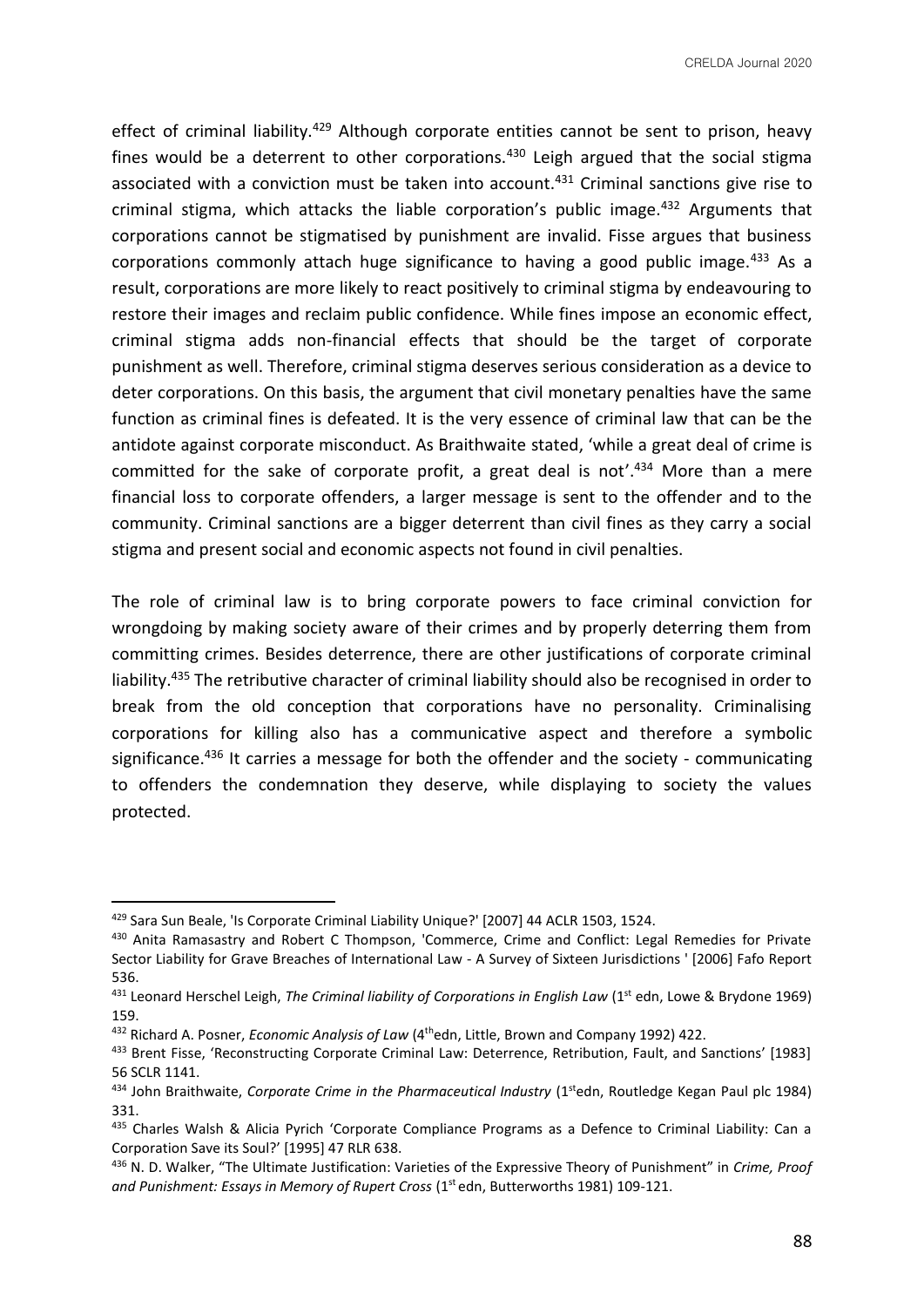CRELDA Journal 2020

There are arguments against criminal sanctions stating that over-deterrence leads to an overspill, as when a corporation catches a cold, someone else sneezes. Sanctions that are uncalibrated to the level of harm can have a quite pernicious effect when the target of a sanction is a corporation.<sup>437</sup>The cost of high fines would have a propensity to spill over to stockholders, bondholders and other creditors. There are also concerns that successful convictions would bring adverse effects such as mass layoffs, a decline in taxes, products and services, and the shifting of the burden of sanctions to consumers. In order to address these concerns, it is crucial to consider the connection between excessive deterrence, shareholders, and consumers. Firstly, shareholders can benefit from undiscovered profits made from offences by the company. They too bear the responsibility for their risks in return for the right to eject management whom they find unsatisfactory.<sup>438</sup> Furthermore, when they pay for shares, the potential fines are reflected in the price they pay. With regards to consumers affected by high fines, most companies in highly competitive industries will not be able to put up with the arbitrary prices lest it loses sales to its competitors. In the case of oligopolies, corporations have to absorb the cost of fines because they do not directly control the price of their products.

Admittedly, criminal fines are not flawless. It is tricky and intricate to calculate a fine which is both fair and effective. Gunter Heine stated that " ... the law should more accurately define the intention of the penalty, and make explicit its underlying policy on deterrence and compliance ... ".<sup>439</sup> The methods to better calculate a fine must be in equilibrium, a point where the certainty and the amount to be paid together is an effective restraint. Another way to solve it would be to combine it with other sanctions. Other sentencing tools include remedial, publicity order, corporate probation, community service, corporate death penalty, and dissolution for habitual offenders.<sup>440</sup>

It is important that Malaysia should have in place corporate manslaughter legislation like the Corporate Manslaughter and Corporate Homicide Act 2007 to fill in the gaps. The arguments of duplications would be irrelevant as sentencing provisions within the corporate manslaughter laws are more appropriate and would supplement current regulatory rules by compelling violators to abide by health and safety regulations, functioning as a backstop against negligent regulatory oversight.<sup>441</sup> With legislation in place, companies and their officers will then observe a high standard of duty of care and be more vigilant in complying

<sup>437</sup> Anon, 'Corporate Crime: Regulating Corporate Behavior Through Criminal Sanctions' [1979] 92 HLR 1226, 1366.

<sup>438</sup> Braithwaite (n 91) 332.

<sup>&</sup>lt;sup>439</sup> Gunter Heine, 'Sanctions in the Field of Corporate Criminal Liability' in Albin Eser, Gunter Heine and Barbara Huber eds., *Criminal Responsibility of Legal and Collective Entities* (1<sup>st</sup>edn, International Colloquium Berlin 1998) 242.

<sup>440</sup> Ireland Law Commission (n 4).

<sup>441</sup> Aida Abdul Razak, 'Corporate Manslaughter and the Attempt to Reduce Work-Related Deaths: A Comparative Study of the United Kingdom, Australia and Malaysia's Legislative Framework' (DPhil thesis, Adelaide Law School 2018) 145.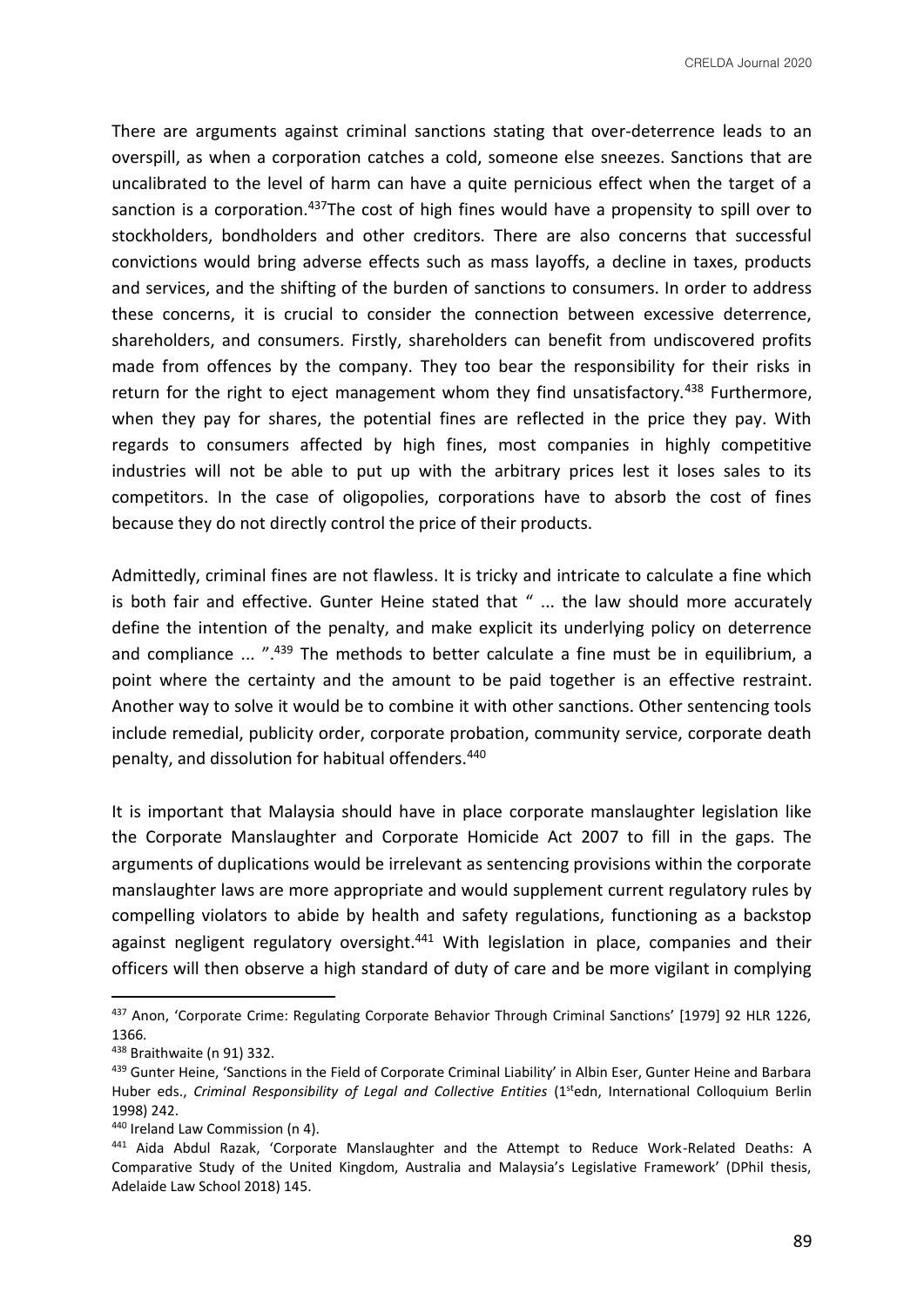with their duties to the employees, stakeholders and the public generally to prevent serious repercussions to the goodwill and reputation of the body corporate involved. A homicide prosecution, with its stricter moral and punitive sanctions, could alter the equation in remarkably egregious situations and tip the scales toward pre-emptive compliance.<sup>442</sup> This is because of a simple mathematical logic - corporations that are determined to work around regulations use a cost-benefit analysis, therefore the cost of punishment needs to exceed the expected cost of honouring regulations.<sup>443</sup>

With criminal legislation in place, the prosecution will bring offences before the judge on behalf of victims. This would relieve the deceased's kin of the responsibility to take legal action which requires financial commitment and the gathering of necessary evidence which would likely be beyond their means.<sup>444</sup> With proper investigations conducted by a professional prosecutor, victims' families are more likely to claim appropriate legal responses and remedies from the company. The enhancement of the range of actions available to the regulators would relieve the victims and benefit the general public. With that, it is also hoped that public awareness pertaining to health and safety at work would increase. It is to note that to successfully curb the predicament of Malaysia, the legislation must work in conjunction with other health and safety laws. Other measures of improvement would include the discretionary power of the judiciary to make decisions regarding corporate killing, proper protocols for prosecution, training programs for policies, and at least one director in each corporation who specializes in Health and Safety.

#### **6. The Road to Reform**

## **6.1 A Critical Approach to the Common Law Experience**

The success of the introduction of a completely new concept in the Malaysian legal realm is heavily dependent on the existence of a solid theoretical background. There must be an analytical view of the common law experience and not merely an adaptation of traditional theories. As mentioned, the identification theory adopted by Malaysia is drastically problematic and rooted in individualistic ideas, with a simple palliative effect at best. Although the identification theory is by far the most popular model of attributing corporate criminal liability, it is not in harmony with studies on large organisations like corporations. The search for the guilty mind is in most of the situations unfruitful and, in the end, no liability is attributed to the corporation. Furthermore, the identification theory does not incorporate a holistic view of the corporate entity, which better explains the reality of

<sup>442</sup> Harlow (n 85).

<sup>443</sup> Anne D. Samuels, 'Reckless Endangerment of an Employee: A Proposal in the Wake of Film Recovery Systems To Make the Boss Responsible for His Crimes' [1987] UMJLR 873, 886. <sup>444</sup> Razak (n 98) 145.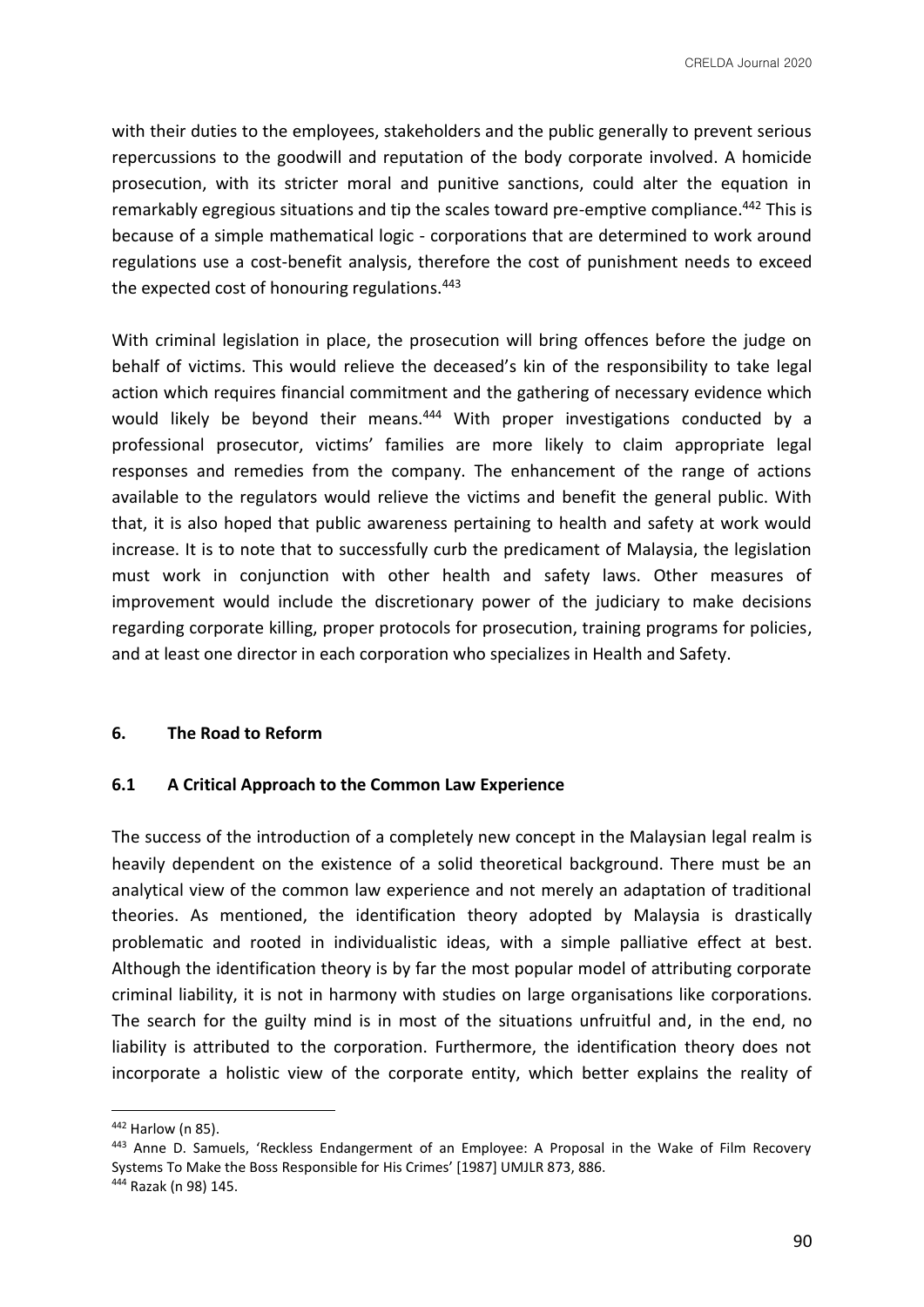corporations and corporate misconduct. The theory is superficial and neglects important features of corporations. These other corporate features like their nature, structures, decision-making processes, and internal culture, have a strong impact on theories about corporate criminal liability. It is important that the Malaysian legislature be aware of the limitations of the common law theories and be acquainted with what has been proposed as a solution and alternative to these limitations in order to avoid taking a problematic and flawed position.

### **6.2 A New Approach**

Malaysia should look at alternative models of corporate criminal liability that considers the corporate life, organisation, and culture to construct a more compelling method of ascribing criminal liability to corporations. Every organisation's culture is closely intertwined with its leadership. The management may create a culture that sacrifices safety for profits, or it may create a safety-first culture. UK's senior management test will remove the requirement to prove fault by the directing mind of the company. Alternatively, the 'corporate culture' principle is a regulatory tool that would encourage an ethical environment of compliance which addresses the risk of work-related deaths. It would enable courts to examine the entire corporate arrangement, to see whether the corporation's organisations or procedures allowed room for the commission of the offence.<sup>445</sup>

#### **6.3 The Role of Legal Scholars**

No legislative change would come easy without an exhaustive doctrinal debate and a paradigm shift in our legal systems to accept the attribution of criminal liability to corporations. It is encouraged that Malaysian scholars trigger these changes by developing models and bringing into discussion all aspects related to corporate killing, including both conceptual and practical concerns. Basic questions such as the concept of corporate crime and the need to use criminal law to control corporate crime needs to be addressed. Therefore, for the seeds of corporate killing to grow in Malaysia, they must first come in the form of appraisals and legal research for it to evolve into a recognised legal concept in Malaysia.

<sup>445</sup> Crimes (Industrial Manslaughter) Act 2003; Work Health and Safety Act 2011.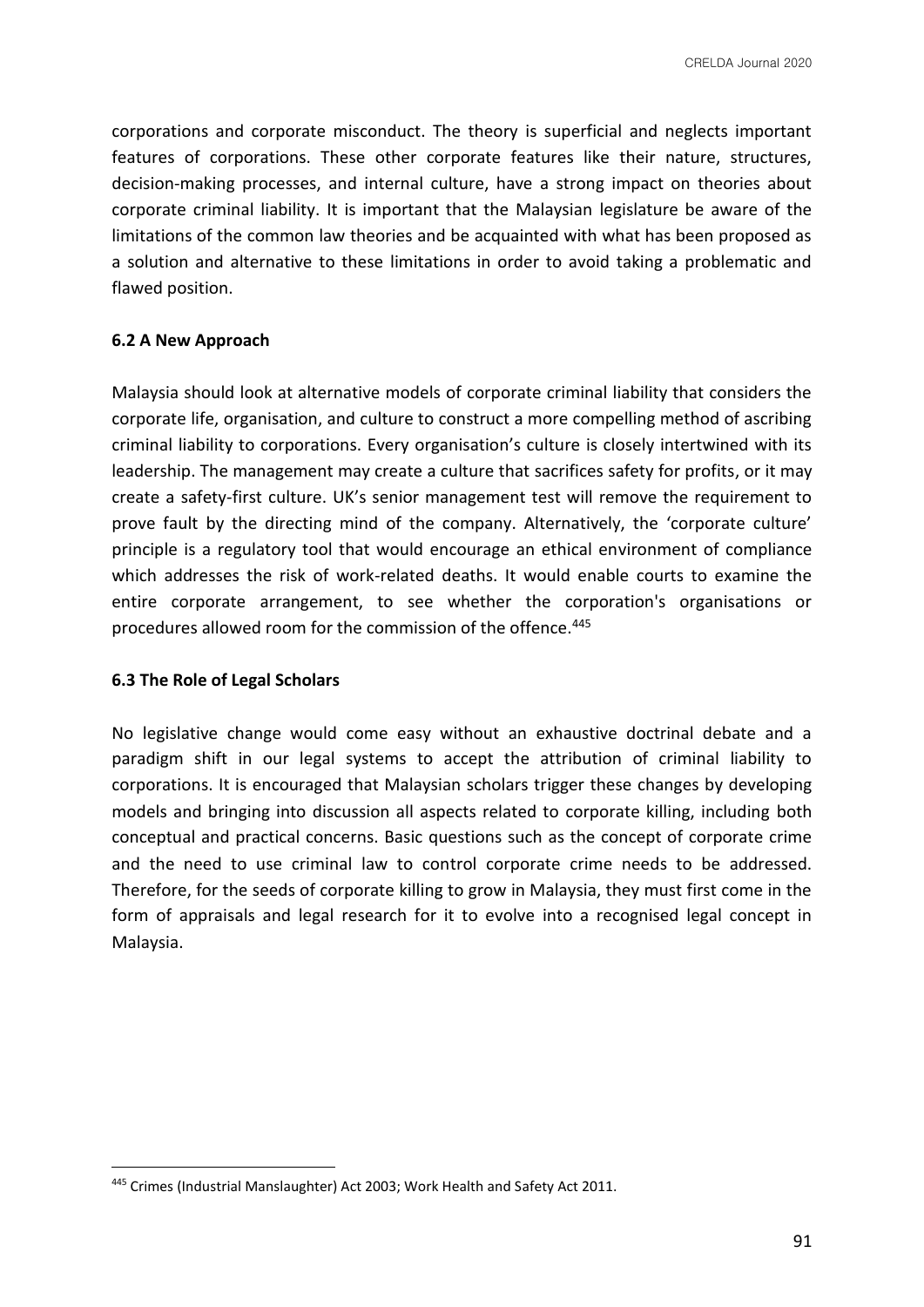### **7. Conclusion**

Leonard Leigh once stated that 'it is important that the public realises that powerful entities are not above the law'.<sup>446</sup> It is therefore time to put to halt the apathy and behaviour of profit-driven corporations that show meagre concern for their employees' welfare and safety. Malaysia cannot simply rely upon existing legislation; there is a pressing need to focus on incorporating corporate killing legislation for the purpose of ensuring effective compliance with the law. This paper explained the theoretical basis of attributing corporate criminal liability and highlighted that Malaysia's adaptation of the identification principle suffers from conceptual problems. The amount and severity of fatal accident cases have shown the immediate need for a critical approach to put a stop to corporate criminality. This paper attempted to justify why criminal liability is needed for corporate killing and whether it can be used as an effective controlling device. It is proposed that corporate killing can only be effective when incorporated into law in order to balance concerns about excessive criminalization for a reasonable response to intolerable corporate conduct. Taking into account Malaysia's organisational culture and practices,<sup>447</sup> Malaysia could look to other common law countries and introduce corporate killing legislation either by the insertion of a suitable corporate manslaughter provision in the Occupational Safety and Health Act 1994 which should be read together with the Penal Code, or by creating a new legal framework reserved exclusively for unlawful deaths caused by corporations.<sup>448</sup> The latter would act as a stronger retributive, preventive, and reformative tool as it could allow for alternative sanctions of sufficient magnitude.<sup>449</sup>Before these legislative reforms can happen, Malaysian legal scholars need to trigger structural and legislative changes by developing theoretical constructions that will support the attribution of criminal liability to corporations that kill. We need the courts to recognise that killing is a grave injustice whether committed by an individual or corporation - this will be a crucial first step.

<sup>446</sup> Leonard Herschel Leigh, 'The Criminal Liability of Corporations and Other Groups' [1977] 9 OLR 247, 287.

<sup>447</sup> Md Zabid Abdul Rashid, Murali Sambasivam and Azmawani Abdul Rahman, 'The influence of organizational culture on attitudes towards organizational change' [2004] 25(2) LODJ 161.

<sup>448</sup> The Occupational Safety and Health Act 1994.

<sup>449</sup> Razak (n 98) 198.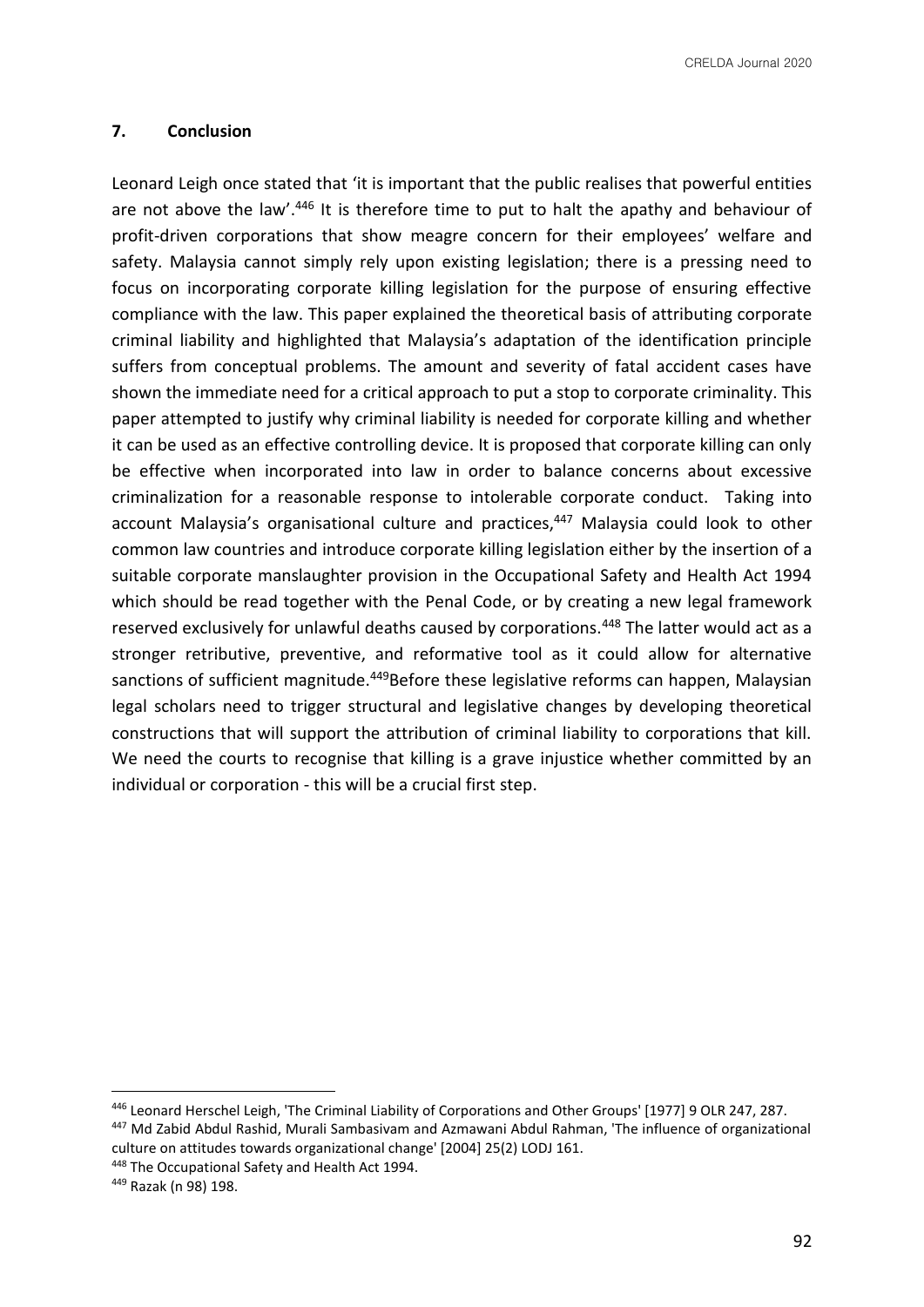#### **References**

- Abdullah MC, 'Treat Migrant Workers Right' *The Sun Daily* (Kuala Lumpur, 8 May 2019) <https://www.thesundaily.my/opinion/treat-migrant-workers-right-FG855788> accessed 2 May 2020.
- Affandi, R and Chia, HT, 'The Weaknesses of OSHA 1994 Implementation in Malaysian Construction Industry' [2014] 4 UNIMAS JCE 1178.

Ali, HM, 'Corporate Killing for Malaysia: A Preliminary Consideration' [2009] 13 JUM144.

Andrews, J, 'Reform in the Law of Corporate Liability' [1973] CLR 91.

- Anon, 'Building collapse near Gombak LRT Terminal: Indonesian couple found in final embrace' *Malay Mail* (Kuala Lumpur, 23 May 2019) <https://www.malaymail.com/news/malaysia/2019/05/23/building-collapse-neargombak-lrt-terminal-indonesian-couple-found-in-final/1755830> accessed 29 September 2019.
- Anon, 'Corporate Crime: Regulating Corporate Behavior Through Criminal Sanctions' [1979] 92 HLR 1226.
- Anon, 'NST Leader: Building death' *New Straits Times* (Kuala Lumpur, 17 February 2020) <https://www.nst.com.my/opinion/leaders/2020/02/566175/nst-leader-buildingdeath> accessed 11 May 2020.
- Anon, 'Standard Keselamatan di Tapak Pembinaan Perlu Dipertingkatkan', *Bernama* (Kuala Lumpur, 31 March 2008) <http://www.nccc.org.my/v2/index.php/nccc-di-pentasmedia/2008/991-bernama--standard-keselamatan-di-tapak-pembinaan-perludipertingkatkan> accessed 20 October 2019.
- Bahari, I, *Pengaturan Sendiri Di Dalam Pengurusan Keselamatan dan Kesihatan* (1st edn, McGraw Hill, 2002).
- Bahrin, JS, 'Self-Regulation and Occupational Safety and Health Act (OSHA) 1994' *DOSH*<http://www.dosh.gov.my/index.php/list-of-documents/oshinfo/occupational-health-3/2082-self-regulation-and-occupational-safety-andhealth-act-osha-1994/file> accessed 27 September 2019.

Beale, SS, 'Is Corporate Criminal Liability Unique?' [2007] 44 ACLR 1503.

Bernama, 'Amendments to OSHA to be tabled in Parliament this month' *The Star* (Taiping, 1 March 2019)

<https://www.thestar.com.my/news/nation/2019/03/01/amendments-to-osha-tobe-tabled-in-parliament-this-month> accessed 20 October 2019.

- Bernama, 'Construction firms fined over safety issues after workers' deaths' *Malaysia Kini* (Kuala Lumpur, 16 November 2016) <https://www.malaysiakini.com/news/363067> accessed 27 September 2019.
- Braithwaite, J, *Corporate Crime in the Pharmaceutical Industry* (1<sup>st</sup>edn, Routledge Kegan Paul plc, 1984).
- Brickey, KF, *Corporate Criminal Liability: A Treatise on the Criminal Liability of Corporations, Their Officers and Agents* (2nd edn, CBC 1992).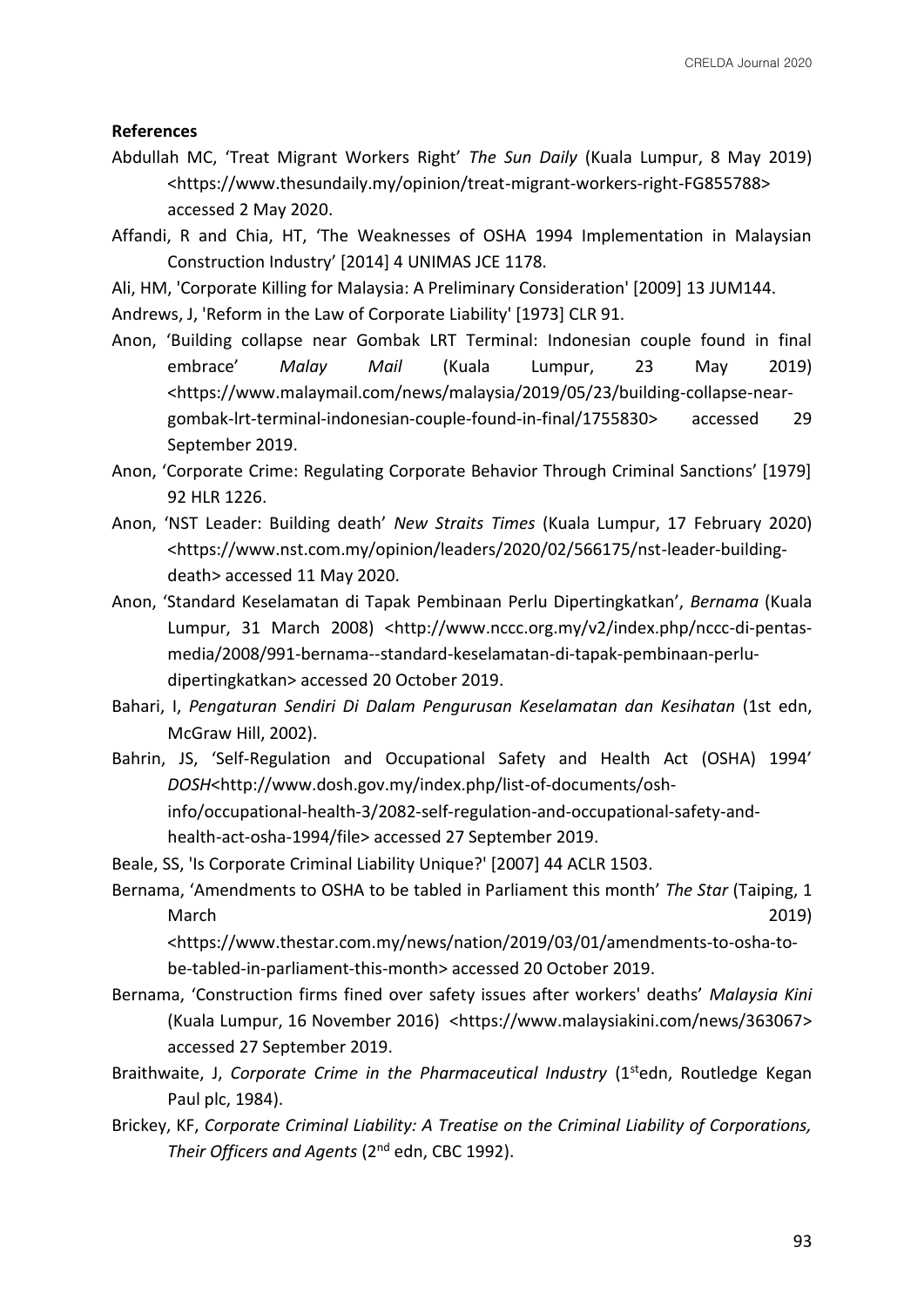- Chong, HY and Low, TS, 'Accidents in Malaysian Construction Industry: Statistical Data and Court Cases' [2014] 20 JOSE 503.
- Companies Act 2016.
- Construction Industry Development Board (CIDB) (*CIDB Annual Report*, 2018) <http://www.cidb.gov.my/index.php/en/corporate-info/annual-report> accessed 4 May 2020.

Construction Industry Development Board (CIDB), *Construction Industry Review 1980-2009 (Q1).*

Consumer Protection Act 1999.

Corporate Manslaughter and Corporate Homicide Act (CMCHA) 2007.

Crimes (Industrial Manslaughter) Act 2003.

Criminal Code Act 1995.

Department of Occupational Safety and Health, 'Occupational Accident Statistic 2019' (Department of Occupational Safety and Health, 2019) *<*https://www.dosh.gov.my/index.php/statistic-v/occupational-accident-statisticsv?own=0> accessed 10 May 2020.

Edwards, R, 'Corporate Killers' [2001] 13 AJCL Law 231.

Factories and Machinery Act 1967.

Federal Constitution.

- Ferguson, G, "Corruption and Corporate Criminal Liability" in Albin Eser, Gunter Heine and Barbara Huber eds., *Criminal Responsibility of Legal and Collective Entities* - *International Colloquium Berlin 1998* (Freiburg: edition inscrim 1999).
- Fisse, B and Braithwaite J, 'Corporations, Crime and Accountability' [1993] CUP 75.
- Fisse, B, 'Reconstructing Corporate Criminal Law: Deterrence, Retribution, Fault, and Sanctions' [1983] 56 SCLR 1141.
- French, P, 'Collective and Corporate Responsibility' [1984] CUP 32.
- Hamid, AA, Majid, MA and Singh, B, 'Causes of Accidents at Construction Sites' [2008] MJCE 244.
- Hamid, ARA, 'Causes of Crane Accidents at Construction Sites in Malaysia' [2019] IOPCS 220.
- Hamid, ARA, 'Noncompliance of the occupational safety and health legislation in the Malaysian construction industry' [2019] IOPCS 220.
- Harlow, JW, 'Corporate Criminal Liability for Homicide: A Statutory Framework' [2011] 61 DLJ 123.
- Hassan, KM, 'Corporate Liability Under Malaysian Occupational Safety and Health Legislation' [2015] 16 IJBS 281.

Health and Safety at Work Act 1974.

- Heine, G, 'Sanctions in the Field of Corporate Criminal Liability' in Albin Eser, Gunter Heine and Barbara Huber eds., *Criminal Responsibility of Legal and Collective Entities*  (1stedn, International Colloquium Berlin 1998).
- Home Office, 'Reforming the Law on Involuntary Manslaughter: The Government's Proposal' (Home Office, May 2000).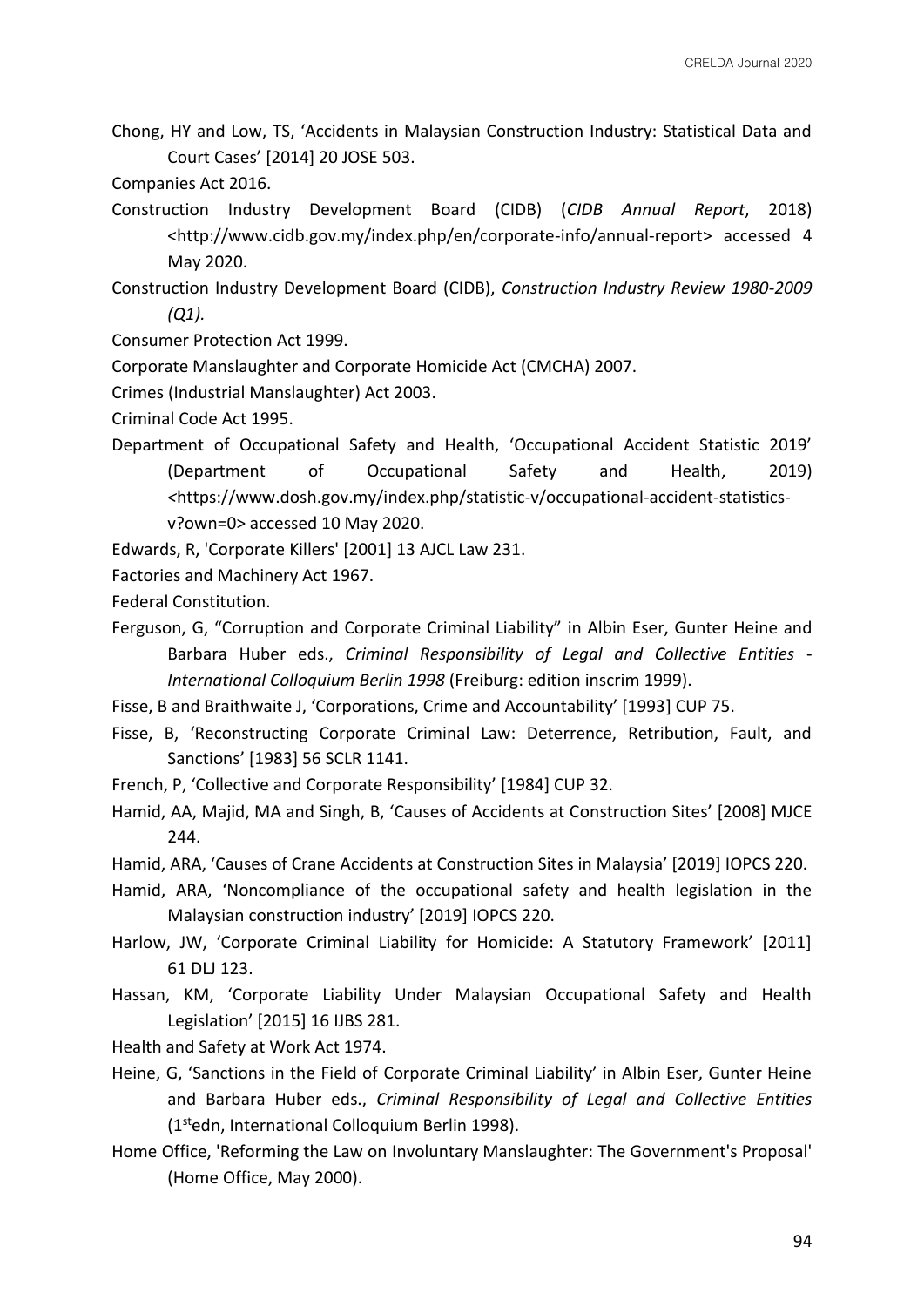Interpretation Acts 1948 and 1967.

Ireland Law Commission, *Consultation on Corporate Killing* (LRC CP 26 - 2003).

- Kelt, M and Hebel, HV, 'General Principles of Criminal Law and the Elements of Crime in Roy S K Lee ed, *The International Criminal Court: Elements of Crimes and Rules of Procedure and Evidence* (*Transnational Publishers Inc.*, 2001).
- Keng YM, 'Jaya Supermarket Collapse: Director Yap Choon Wai' *The Star Online* (Petaling Jaya, 27 September 2010) <https://www.thestar.com.my/news/nation/2010/09/27/jaya-supermarket-

collapse-director-yap-choon-wai-charged> accessed 27 September 2019.

*Kumpulan Wang Persaraan (Inc.) v Meridian Asset Management Sdn Bhd* [2013] 9 MLJ 614.

- Leigh, LH, 'The Criminal Liability of Corporations and Other Groups' [1977] 9 OLR 247.
- Leigh, LH, The Criminal liability of Corporations in English Law (1<sup>st</sup> edn, Lowe & Brydone, 1969).

Maine, HS, *Ancient Law*, (10<sup>th</sup> edn, London: J.M. Dent & Sons Ltd 1931).

- Mamun, MA, 'Corporate Social Responsibility Disclosure in Malaysian Business' [2017] 2 ASMJ.
- Miester, D, 'Criminal Liability for Corporations that Kill' [1990] 64 TLR 919.
- Minkes, J and Minkes, L, *Corporate and White Collar Crime*, (1<sup>st</sup>edn, Sage Publications Ltd 2008).
- Mokhiber, R, *Corporate Crime and Violence: Big Business Power and the Abuse of the Public Trust* (1stedn, San Francisco: Sierra Club Books 1989).
- *Mousell Bros Ltd v London and Northwestern Railway Co* [1917] 2 KB 836.
- Ngui, N, 'More than 180 Malaysian listed firms lack compliance' *The Star* (Kuala Lumpur, 17 December 2015) <https://www.thestar.com.my/business/businessnews/2015/12/17/slack-on-governance> accessed 20 October 2019.
- Nwafor, AO, 'Corporate Criminal Responsibility: A Comparative Analysis' [2013] 57 JAL 98. Occupational Safety and Health (Safety and Health Officer) Order 1997.

Occupational Safety and Health Act 1994.

Penal Code.

Pinto, A, Evans M, *Corporate Criminal Liability* (2nd ed, Sweet & Maxwell 2008).

Posner, RA, *Economic Analysis of Law* (4<sup>th</sup>edn, Little, Brown and Company 1992).

*PP v Kedah & Perlis Ferry Services Sdn Bhd* [1978] 2 MLJ 221.

*PP v Teck Guan Co Ltd* [1970] 2 MLJ 141.

*R v P&O European Ferries (Dover) Ltd (Herald Free Enterprise Case)* [1991] 93 Cr App R. 72.

- *R v HM Coroner for East Kent*, *ex parte Spooner* [1989] 88 Cr App R 10.
- Rahman, RA, 'Safety and Health at Work Legislation in Malaysia: Current Direction and Challenges' [2011] 1 LNS 27.
- Ramasastry, A and Thompson, RC, 'Commerce, Crime and Conflict: Legal Remedies for Private Sector Liability for Grave Breaches of International Law - A Survey of Sixteen Jurisdictions' [2006] Fafo Report 536.